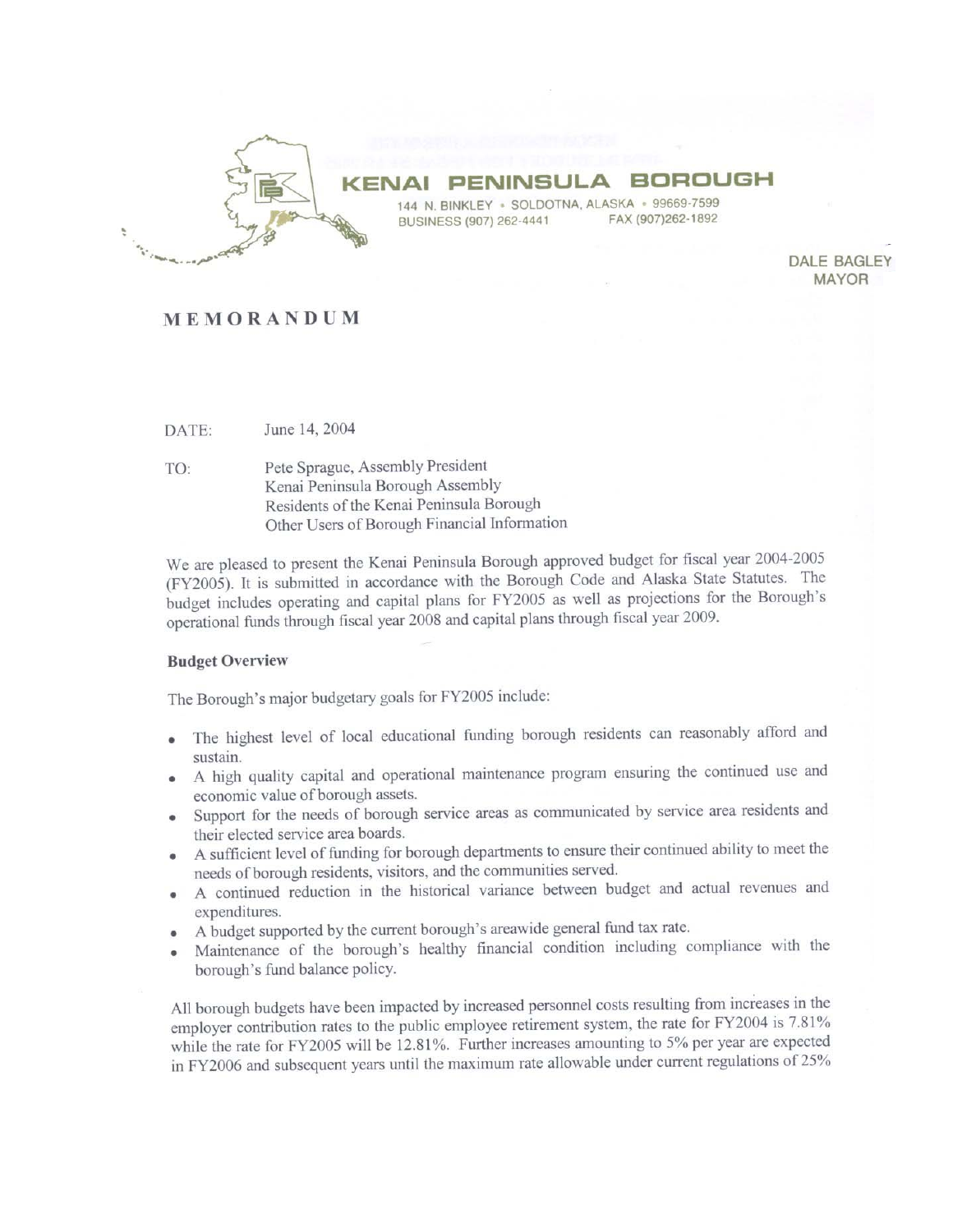## **General Fund**

A number of factors impacted the budget for FY2005. These include increased Borough contribution to education by \$2.3 million, loss of state revenues in the amount of \$1.2 million and a reduction of interest earnings in the amount of \$1.3 million. The FY2005 budget projects a use of fund balance of \$5,340,819, an amount equal to 1.24 mills. Per the borough's Unreserved Fund Balance Policy, the general fund unreserved balance should be between \$11,705,763 and \$22,330,096. The projected fund balance as of June 30, 2004 is \$20,379,476, \$8,673,713 higher than the minimum level but \$1,950,620 lower than the maximum level indicated by borough policy. Under the policy, the approved budget must bring fund balance into policy limits within a five-year period. The approved FY2005 budget complies with this requirement. At the end of the fiscal year, unreserved fund balance is projected to be \$15,038,657, \$3,332,894 higher than the minimum level but \$7,291,439 lower than the maximum level.

For future years, in order to support the current level of expenditures, additional revenues will be needed. Lacking alternative revenues, for FY2006, FY2007, and FY2008, the mill rate will need to be increased to 7.10 mills in order for the Borough to be in compliance with the Unreserved Fund Balance Policy.

The general fund budget of \$57,248,980 represents an increase of \$1,523,528, or 2.7% from the FY2004 assembly approved budget of \$55,725,452. Compared to the amended FY2004 budget, including carryovers for encumbrances and supplemental appropriations, the budget represents a decrease of \$36,282 or (.1)%. General fund financial and in-kind support for the school district operating budget is proposed to increase \$2,321,310 from the original FY2004 level. Local educational funding approved for FY2005 includes \$33,421,775 for school district operations, the projected maximum allowable under current Alaska Statutes, \$3,802,965 for school related debt service, and \$1,250,000 for school district capital projects. In total, the FY2005 general fund approved budget provides \$38,474,740 in local funding for education, an amount equal to 67.21% of the total general fund appropriation and equivalent to a tax rate of 8.95mills.

Revenues and other financing sources of \$51,908,161 support the FY2005 general fund budget. This total consists of \$29,752,647 in property tax revenue, \$14,808,155 in sales tax revenue, \$3,269,576 in state revenue, \$1,777,000 in federal revenue, and \$2,300,783 in other revenues and financing sources. Approved expenditures exceed projected revenues by \$5,340,819. An appropriation of fund balance in this amount is included in the approved general fund budget and is equivalent to a tax rate of 1.24 mills.

Property tax revenues are expected to decrease by \$35,339, with increases in residential values being offset by decreases in oil and gas property. Sales tax revenue is forecast to decrease by \$181,160, when compared to the FY2004 approved budget of \$14,989,315. However, when compared to the revised FY2004 amended budget of \$14,589,315, this represents an increase of \$218,840, or 1.5%. In FY2003, the Borough experienced its first year where sales tax decreased from the prior year. Much of this was attributed to the closing of the K-Mart store located in Kenai. The store was converted to a Home Depot store in December 2003. State revenues are decreasing \$1,231,518 to \$3,269,576. This amount consists of \$2,644,576 for school debt reimbursement, \$475,000 for fish tax and \$150,000 from distribution of co-op revenues. The Alaska legislature eliminated the Safe Community Program and Revenue Sharing Program, from which the Borough received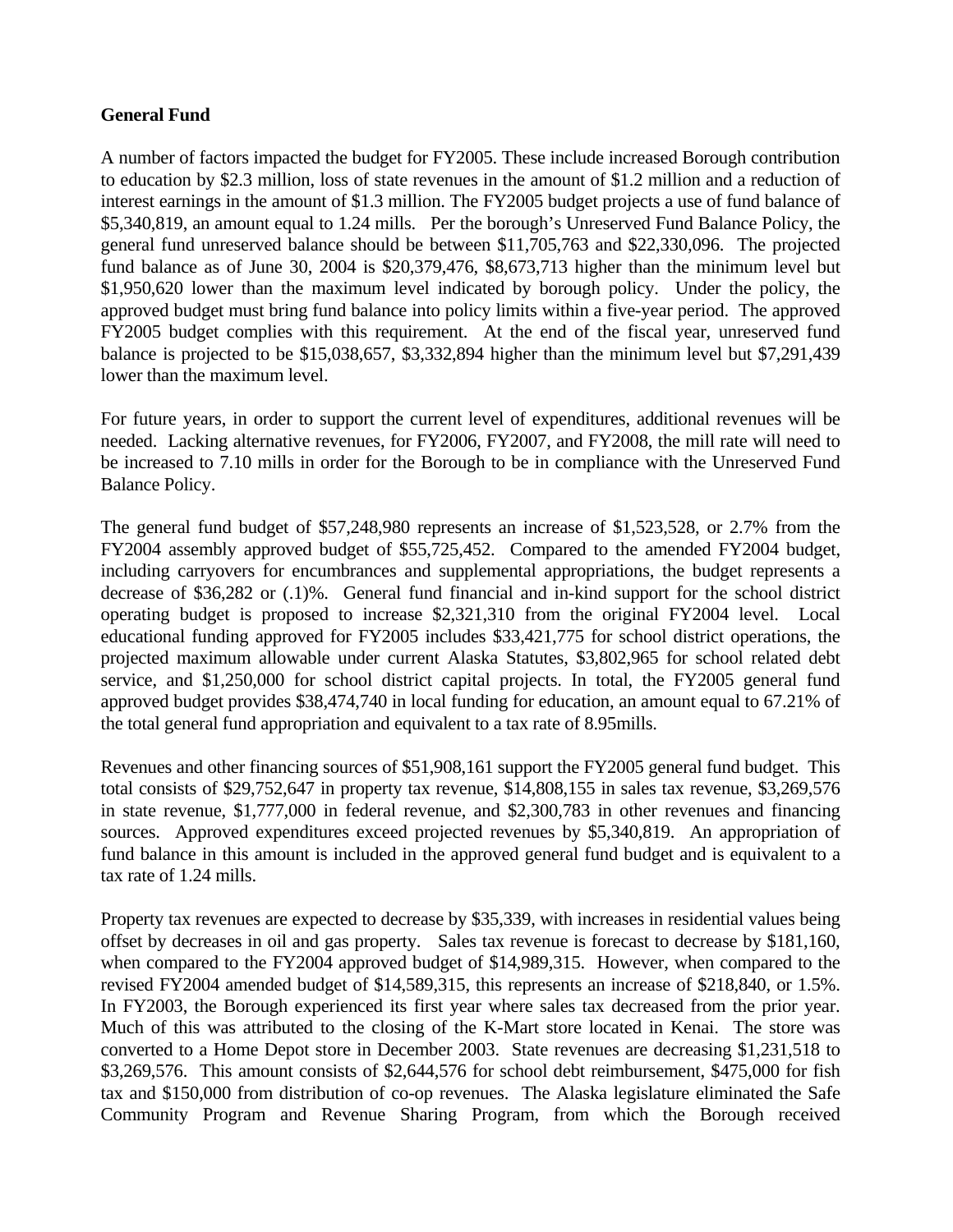approximately \$1.0 million in FY2003. In FY2004 these funds were replaced with one-time state fiscal relief funds in the amount of \$1.2 million.

### **Service Areas**

Two new service areas were created in FY2004, Seward Bear Creek Flood Service Area and Lowell Point Emergency Service Area. As a whole, the FY2005 service area budgets have increased in comparison to FY2004. Individually, some have increased while others have decreased.The Nikiski Fire Service Area budget increased \$59,899 or 2.0%, Anchor Point Fire Service Area increased \$3,864 or 1.5%, Central Emergency Services increased \$160,644 or 4.4% and the Road Service Area increased \$97,747 or 2.2% primarily due to increased personnel cost. The Bear Creek Fire Service Area budget increased \$69,696 or 32.9% and the Kachemak Emergency Service Area increased \$44,572 or 15% in order to provide additional funding for their capital project funds.

The North Peninsula Recreational Service Area budget increased \$222,982 or 15.2%. This increase consists primarily of two items; a reduction in debt of \$379,250 and an increase in contribution to their capital project fund to pay for a fire suppression system at the proposed Nikiski Community Center estimated to cost \$815,000. Due to increase in projected cost, this project has been put on hold.

The Central Peninsula General Hospital (CPGH) service area budget is increasing by \$3,249,067, compared to the original FY2004 budget. The increase is associated with debt payments on the \$49.9 million expansion approved by the service area voters in October 2003. The increased expenditure will be funded by a 0.5 mill increase in the service area tax rate, and a contribution from Central Peninsula Hospital Inc.

The South Peninsula Hospital budget is increasing by \$535,655, when compared to their original FY2004 budget. This increase is primarily due to debt payments on \$10.5 million in bonds associated with a \$17.0 million expansion approved by the service area voters in July 2003.

The special revenue funds in total are projected to use \$2,570,255 in fund balance during FY2005. Central Emergency Services intends to use \$282,351 resulting in a draw down of their operating fund balance to a level consistent with the borough fund balance policy. The Post Secondary Education Fund anticipates using \$52,150 to provide additional funding for the Kenai Peninsula College. Central Peninsula Hospital Service Area intends to use \$1,272,251 in fund balance mainly to fund debt service associated with the \$49,900,000 expansion project approved by the voters in October 2003. North Peninsula Recreation Service Area intends to use \$234,839 in fund balance primarily to fund additional contribution to their capital project fund.

### **Mission Statement**

The Kenai Peninsula Borough is organized to execute the powers granted to it through legislative action or voter mandate in a manner, which provides the optimum level of service to the public, considering the resources available. These powers include areawide, non-areawide, and service area powers. Areawide powers are: education; assessment and collection of property and sales taxes for the Borough, service areas, and the cities within the Borough; planning and zoning; solid waste disposal; emergency management; senior citizen grant funding; post-secondary education funding; 911 communications; and general administrative services. Non-areawide powers include ports and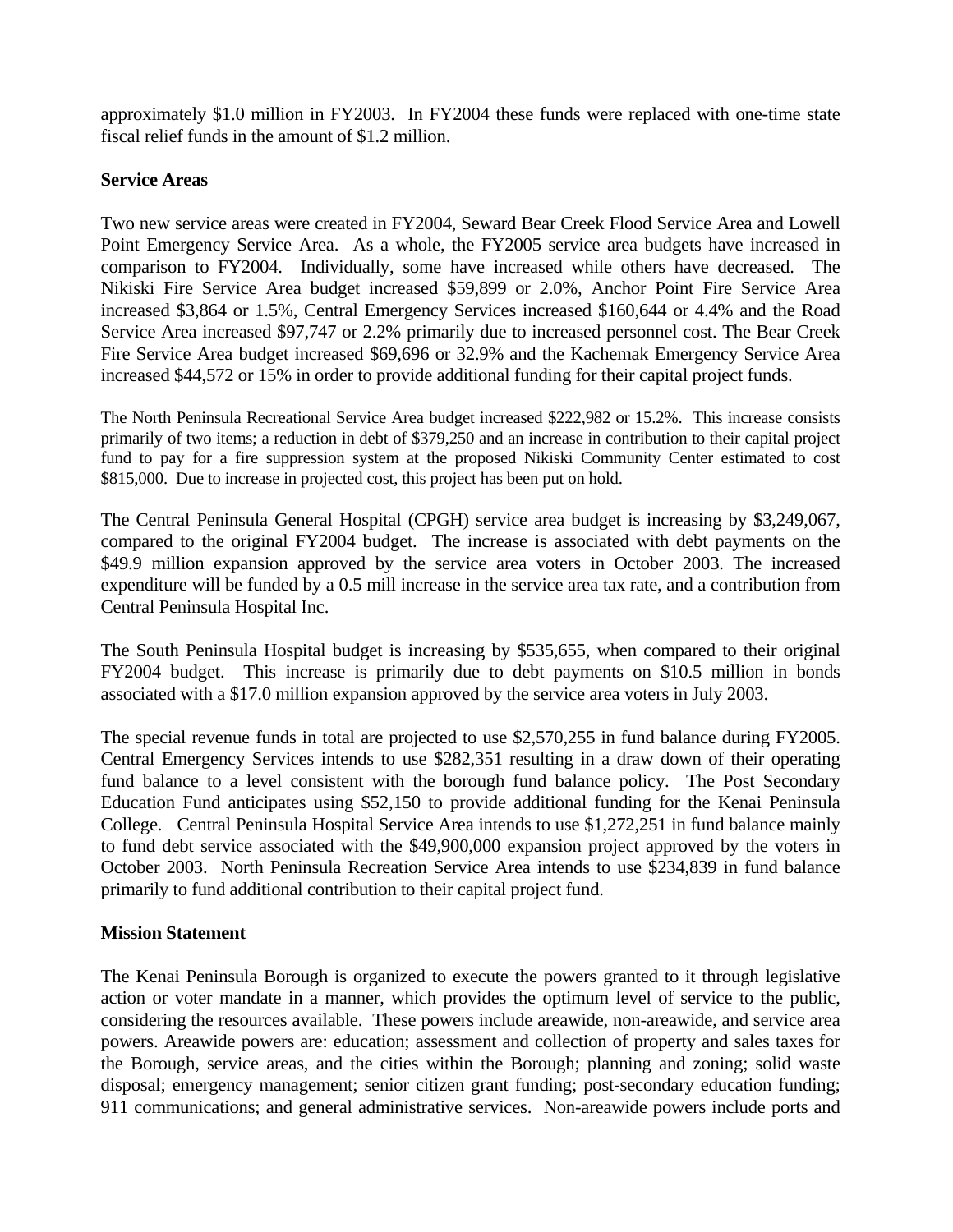harbors, tourism promotion, special assessment authority for utility line extensions, and economic development. Voter approved service areas include: hospital (two service areas), fire and emergency medical (6 service areas), emergency medical (one service area), recreation (one service area), road maintenance, construction, and improvements (one service area), flood (one service area), and senior citizens (one service area).

### **Major Budget Issues**

Major issues either reflected in this budget, or with the potential to impact the execution of this budget include: funding for education and the valuation of taxable property including oil and gas property.

The FY2005 budget includes local funding for school district operations of \$33,421,775, the maximum level allowable under current Alaska Statutes. This is an increase of \$1,795,652 compared to the actual FY2004 level. This increase is a result of HB233 passed by the Alaska legislature, which increased per pupil funding from \$4,169 to \$4,576.

At the same time, state funding for school district operations is expected to decrease by \$720,274, compared to the actual FY2004 level. Borough assessed valuations are currently increasing faster than the district's student enrollment. Under the current state funding formula, this set of circumstances results in a shift of financial responsibility for the cost of school district operations from the state to the borough. This shift occurred consistently during the mid to late 1990's, but was temporarily reversed in FY1999 and FY2000. This historical trend was re-established in FY2001 and is likely to continue unless there is a change in the basic funding formula.

The assessed value of taxable property located within the borough is projected to increase overall by .6% in FY2005 from the original FY2004 budget and 3.2% from the FY2004 amended amount. This follows increases of 8.7% and 3.9% in FY2003 and FY2004 respectively. The last three years has seen consistent growth in the value of most categories of real property with the exception of oil and gas. Oil and gas property is subject to significant fluctuations in value. Oil and gas property assessed by the State of Alaska under AS 43.56, decreased 12.0% in FY2000, increased slightly in FY2001, increased 30.1% in FY2002, 10.2% in FY2003 and decreased 3.7% in FY2004. It is projected to decrease by \$37,697,000, or 5.7% in FY2005. The decrease is a result of changes in the quantity and value of oil and gas production facilities, however, projections vary widely as to expectations for either growth or continued further decline in Cook Inlet oil and gas activity. Short-term, the borough's property tax base will continue to be impacted both up and down by fluctuations in oil and gas property values. In the long-term, oil and gas development in Cook Inlet will have a major impact on the overall value and distribution of taxable property within the borough.

# **State Funding**

State funding for municipal operations ended in FY2003. The decrease was driven by action of the state legislature in reducing the state budget in part by reducing funding for the Safe Communities Funding program (formally known as Municipal Assistance) and the State Revenue Sharing program. The remaining state funding the Borough receives is for school debt reimbursement, fish tax and co-op distribution.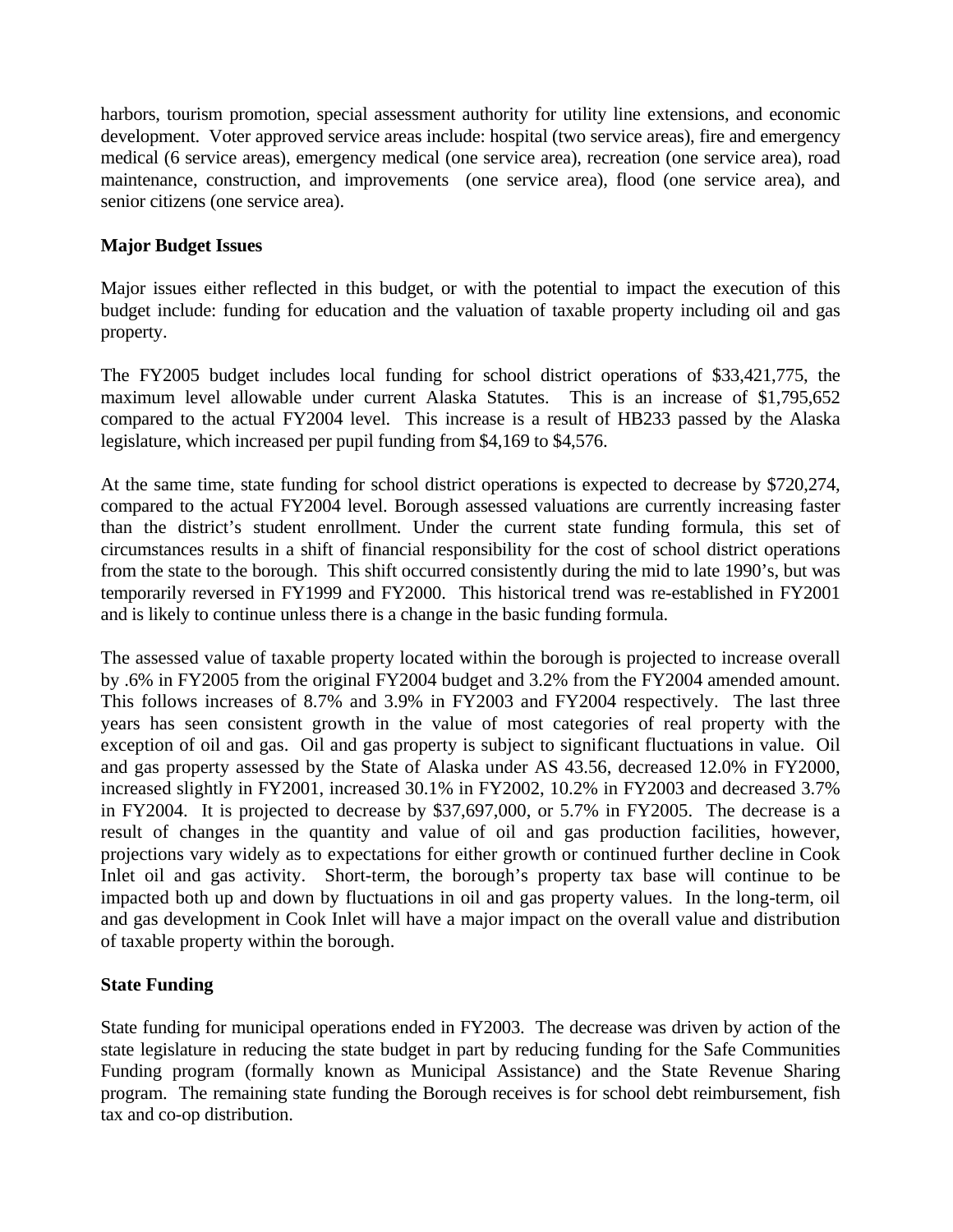# **Tax Rates**

The Borough Code of Ordinances, section 5.12.010 (A), establishes a maximum 8.00 mill tax levy for operations of the Borough general government, including the local effort for education. Per the Code, the maximum is increased for the tax equivalent of the local payments for voter approved debt and decreased for the tax equivalent of vehicle and boat taxes collected by means other than the ad valorem property tax. Fluctuations in the assessed value will affect the tax rate equivalents of any debt payments, or of vehicle or boat taxes. The maximum mill rate, which could be levied for FY2005, is 8.13 mills. The approved General Fund tax rate for FY2005 is 6.5 mills. All service area tax rates are remaining at their FY2004 levels with the following exceptions: Central Peninsula Hospital Service Area is increasing from 0.5 mills to 1.0 mills due to an increase in debt, Roads Service Area is decreasing from 1.5 mills to 1.4 mills, and Central Emergency Service Area is decreasing from 2.60 mill to 2.35 mills.

# **Capital Projects**

The FY2005 budget includes a transfer of \$1,250,000 from the General Fund supplemented by use of \$400,000 from the School Revenue Capital Projects fund balance for school district major maintenance projects. The projects include: \$275,000 for soffit replacement at the Nikolaevsk school, \$200,000 roofing replacement at Kenai High School; and \$1,175,000 for area-wide projects including: \$125,000 for flooring replacements, \$100,000 for asbestos abatement/build back, \$125,000 for electrical upgrades and ballast replacements, \$75,000 for HVAC/DDC system upgrades, \$75,000 for asphalt/sidewalk/curbing repair and replacement, \$450,000 for area wide water quality, \$100,000 for ADA handicap improvements, and \$125,000 for playground equipment upgrades.

General Fund is also providing \$40,000 for Solid Waste capital projects, and \$150,000 for General Government Capital Projects. Service area capital budgets include equipment purchases or major renovation/construction of \$38,000 at Nikiski Fire Service Area, \$150,000 at Bear Creek Fire Service Area, \$80,000 at Central Emergency Services, \$145,000 at Kachemak Emergency Service Area, \$100,000 at Anchor Point Fire and Emergency Service Area, \$510,985 at Roads Service Area, \$1,053,000 at Central Peninsula Hospital and \$794,461 at South Peninsula Hospital.

### **Governmental Functions**

The following schedule is a summary of the FY2005 estimated revenues for the General Fund, special revenue funds, debt service funds, capital projects funds, and internal service funds including the amount and percentage increases or decreases in relation to the original FY2004 budget.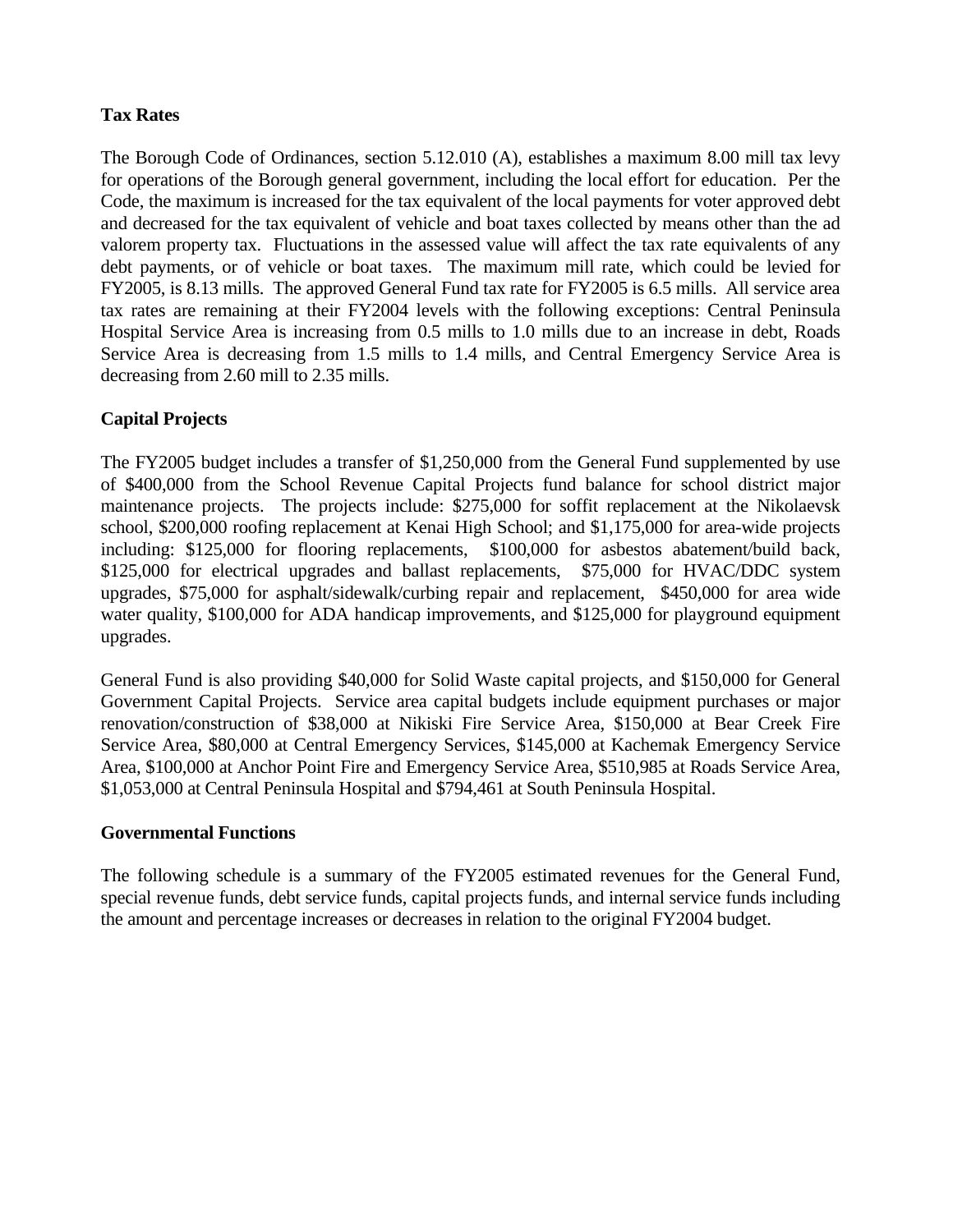|                                | FY2004           | <b>FY2005</b>    |                 |           |
|--------------------------------|------------------|------------------|-----------------|-----------|
|                                | Original         | <b>Estimated</b> | <b>Increase</b> |           |
| <b>REVENUES</b>                | Revenue          | Revenue          | (Decrease)      | Percent   |
| <b>General Property Taxes</b>  | \$<br>46,870,372 | \$<br>47,808,938 | \$<br>938,566   | 2.00%     |
| Sales Tax                      | 14,989,315       | 14,808,155       | (181, 160)      | $-1.21%$  |
| Intergovernmental:             |                  |                  |                 |           |
| Federal                        | 1,568,500        | 1,777,000        | 208,500         | 13.29%    |
| <b>State</b>                   | 4,501,094        | 3,269,576        | (1,231,518)     | $-27.36%$ |
| <b>Other Revenue</b>           | 9,028,048        | 8,213,004        | (815,044)       | $-9.03%$  |
| Fund Balance Appropriated, net | 1,852,967        | 7,610,196        | 5,757,229       | 310.70%   |
|                                | 78,810,296       | 83,486,869       | 4,676,573       | 5.93%     |

Total revenue is projected to increase by 5.9 %. Property and sales tax revenues are up by a combined 2.0% and represent approximately 75.0% of total revenues. Federal revenues are anticipated to be up approximately 13.3%, due to an increase in PILT payments. State revenues are projected to decrease 27.4%, mainly due to loss of the Revenue Sharing and Safe Community programs. Other revenues are expected to show a slight decrease due to a decrease in interest earnings. The Fund balance appropriated is up approximately 310.7%. The general fund is utilizing \$5,340,819 (versus \$1,238,003 in FY2004) of fund balance. This use of fund balance is offsetting the \$1.2 million loss in state revenue, the \$1.5 million increase in funding to the Kenai Peninsula Borough School District and the reduction of interest earnings. The Central Peninsula Hospital Service Area plans on using \$1,233,146 of its fund balance to help fund the \$3.7 million debt payment associated with the expansion project.

The following schedule presents a summary of General Fund, special revenue funds, debt service funds, capital project funds, and internal service funds appropriations for FY2005. Also included are the percentage increases and decreases in relation to prior year amounts. Please note the FY2004 amounts are based on the original Assembly approved budget and do not include encumbrances and certain contingency balances carried forward from the prior year, or supplemental appropriations.

|                           | Original<br>Appropriation | Approved<br>Apropriation | Increase        |            |
|---------------------------|---------------------------|--------------------------|-----------------|------------|
| <b>EXPENDITURES</b>       | FY2004                    | <b>FY2005</b>            | (Decrease)      | Percent    |
| <b>General Government</b> | 13,708,724<br>\$          | 13,982,134<br>\$         | \$<br>273,410   | 1.99%      |
| Solid Waste               | 5,697,097                 | 5,254,735                | (442,362)       | $-7.76\%$  |
| <b>Public Safety</b>      | 8,687,337                 | 8,740,992                | 53,655          | 0.62%      |
| Recreation                | 1,471,176                 | 1,144,158                | (327,018)       | $-22.23%$  |
| Education                 | 37,701,684                | 39,377,340               | 1,675,656       | 4.44%      |
| Road Maintenance          | 4,375,546                 | 3,670,470                | (705,076)       | $-16.11\%$ |
| Hospitals                 | 3,392,316                 | 7,177,037                | 3,784,721       | 111.57%    |
| <b>Internal Service</b>   | 3,776,416                 | 4,140,003                | 363,587         | 9.63%      |
|                           | \$<br>78,810,296          | 83,486,869<br>\$         | 4,676,573<br>\$ | 5.93%      |
|                           |                           |                          |                 |            |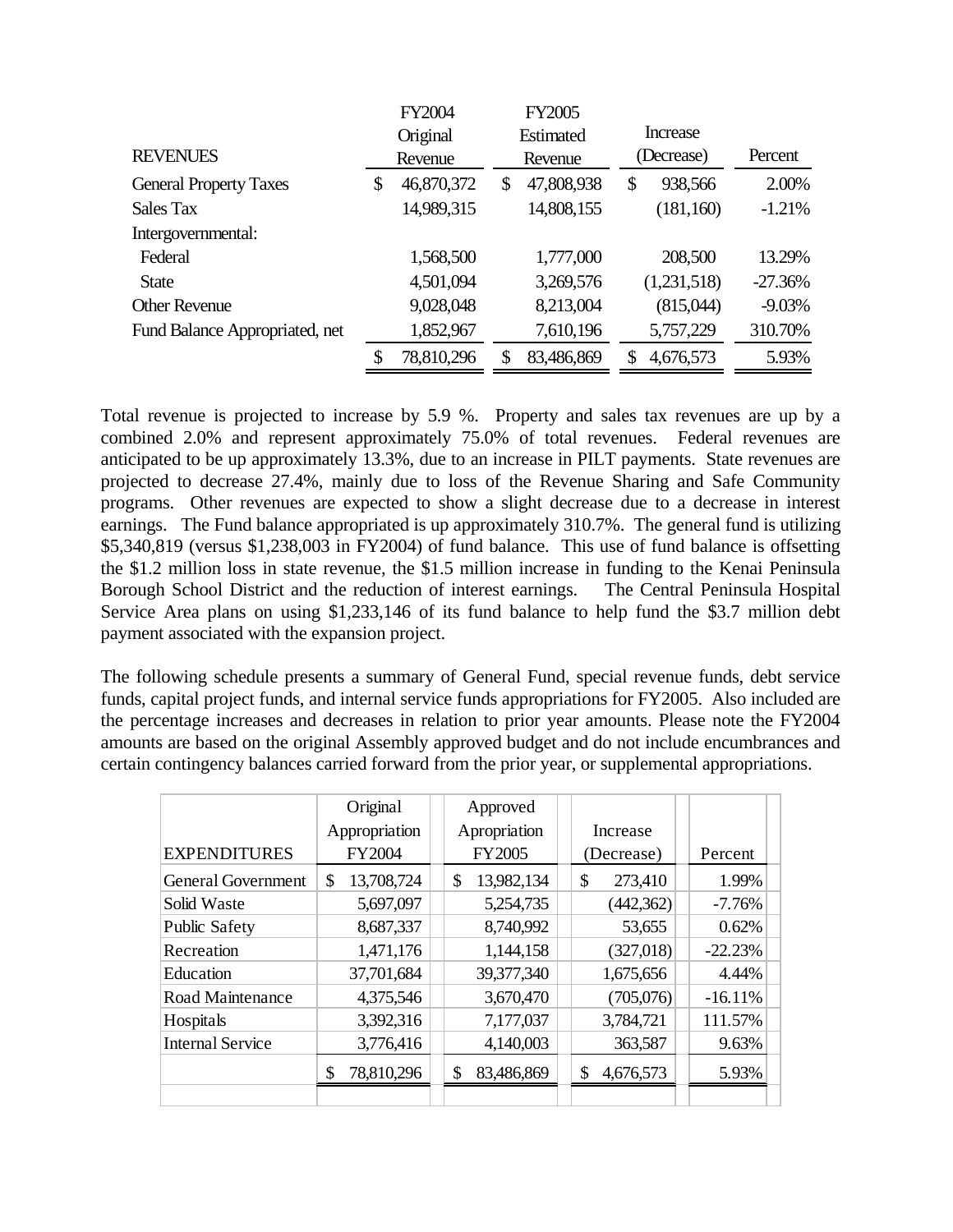Total appropriations are up 5.9% in comparison to the original FY2004 budget. The primary drivers of this increase are additional contributions to the Kenai Peninsula Borough School District, increased employer contributions to the public employee retirement system, increased risk management costs, and increased debt service associated with new debt for the Central Peninsula Hospital and South Peninsula Hospitals. These increases are offset by decreases in solid waste and road maintenance capital spending. The road department capital plan will not be appropriated until later in the fiscal year. Solid waste is currently working on major expansions at the Central Peninsula Landfill and Seldovia Landfill, which were appropriated in previous years.

### **Acknowledgment**

Credit is given to those who have participated in the preparation of the FY2005 budget. Service area boards, department heads, and their staffs have all worked hard to develop department/service area budgets providing residents with a high level of service at a reasonable cost. It has been a challenging task. Finance Department staff deserving recognition include: Borough Controller Craig Chapman, Financial Planning Manager Cathey Wallace, who coordinated this year's budget process, Accounting Supervisor Troy Tankersley; Auditor/Accountant Terry Eubank; Budget/Treasury Accountant Brandi Harbaugh; and Finance Department Administrative Assistant, Patricia Hartley. All have put in long hours preparing this document.

### **The Future**

The Borough continues to finance general fund operations thorough use of its fund balance. This is possible due to the establishment of an Unreserved Fund Balance Policy in FY01. Based upon this policy, fund balance was determined to be in excess of optimum amounts. In the last five years, the Borough's general fund mill rate has decreased from 8.3 mills to 6.5 mills. The reduction in mill rate was possible due to the planned draw down of fund balance to within the acceptable range as determined by the policy. For FY2006, in order for the Borough to stay in compliance with it's fund balance policy, additional revenues will needed or expenditures will need to be reduced. At the present time it is estimated that unless alternative revenue sources are identified, the mill rate in FY2006 and subsequent years will need to be increased to at least 7.10 mills.

In reviewing the department and service area budget requests, careful consideration was given to the concerns of management staff, service area boards, and the assembly and borough citizens. In the end, relatively few changes were made to the budgets as submitted. We believe the budget is consistent with the borough's budget priorities, which include:

- The highest level of local educational funding borough residents can reasonably afford and sustain.
- A high quality capital and operational maintenance program ensuring the continued use and economic value of borough assets.
- Support for the needs of borough service areas as communicated by service area residents and their elected service area boards.
- A sufficient level of funding for Borough departments to ensure their continued ability to meet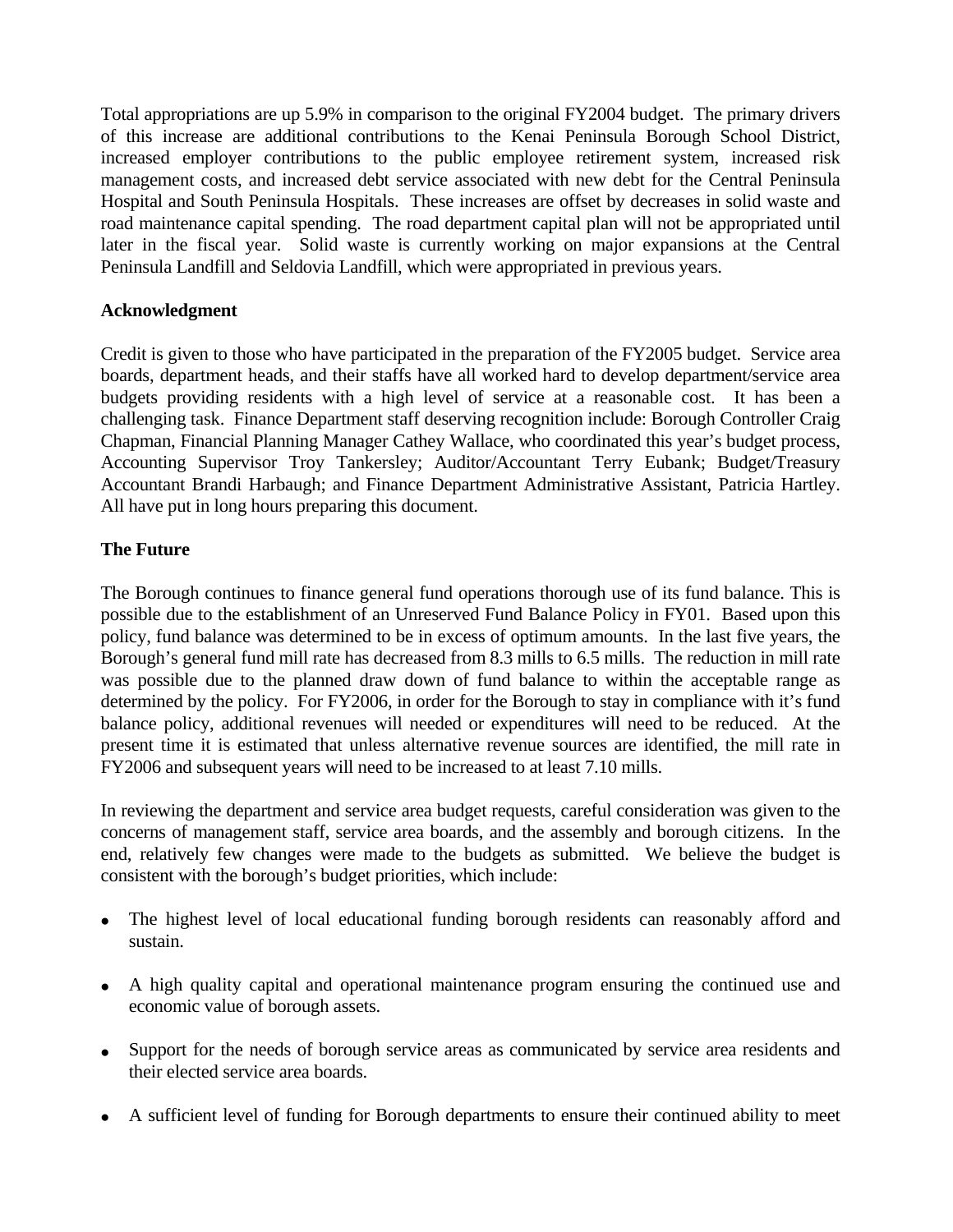In reviewing the department and service area budget requests, careful consideration was given to the concerns of management staff, service area boards, and the assembly and borough citizens. In the end, relatively few changes were made to the budgets as submitted. We believe the budget is consistent with the borough's budget priorities, which include:

- The highest level of local educational funding borough residents can reasonably afford and sustain.
- A high quality capital and operational maintenance program ensuring the continued use and economic value of borough assets.
- Support for the needs of borough service areas as communicated by service area residents and their elected service area boards.
- A sufficient level of funding for Borough departments to ensure their continued ability to meet  $\bullet$ the needs of borough residents, visitors, and the communities we serve.
- A reduction in the historical variance between budget and actual revenues and expenditures. ø
- A budget supported by the borough's current areawide general fund tax rate.
- Maintenance of the borough's healthy financial condition.

We look forward to working with the borough assembly, the borough business community and all residents of the borough in making the Kenai Peninsula a great place to live, work, visit and conduct business.

Respectfully submitted,

tale 1 Bagley

Dale L. Bagley Mayor

Scott G. Holt Director of Finance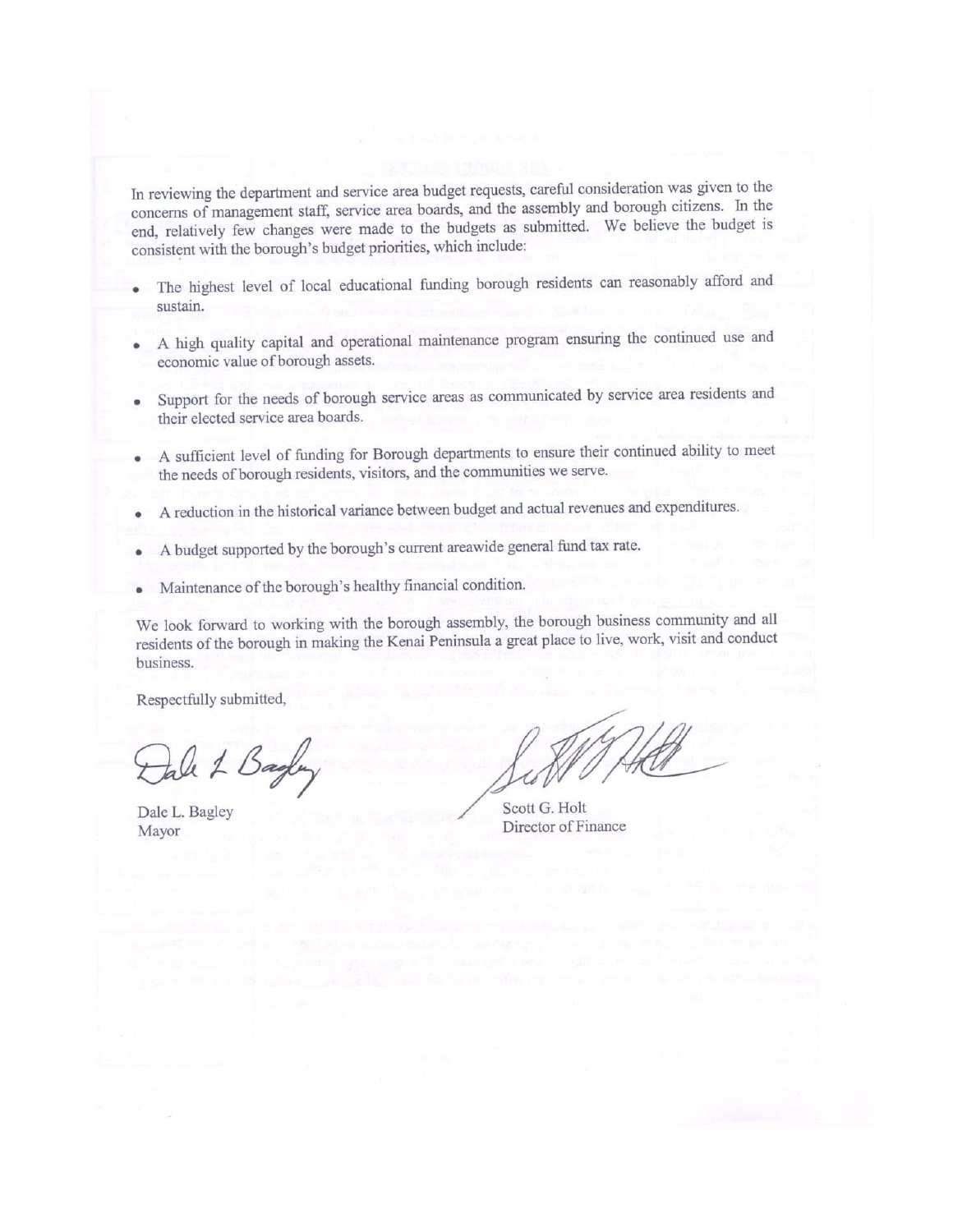### **THE BUDGET PROCESS**

The budget process begins in January with a meeting of all department heads and service area representatives. The Mayor makes a presentation on the financial condition of the Borough and a projection for the coming year, considering the economy and the legislature. The Mayor outlines his general budget policies and goals at this time, and budget preparation packets are distributed to the departments.

The departmental budgets are received by the finance department and entered into the computerized budgeting system. This information is shown in the budget document on the department budget pages in the "mayor proposed" column. The resulting computer reports are then routed to the department heads for their review. After adjustments are made, the Mayor, along with the Finance Director and the appropriate department head, reviews each departmental budget. As the Mayor makes changes to the department's proposed budget, his recommendations are entered into the computerized budget system under the "Mayor proposed" column for the preliminary budget document. The Borough Assembly makes the final adjustments to the budget, and the final budget amounts appear in the "Assembly adopted" column of the final budget document.

Developing the budget for estimated revenues is a dynamic process. The preliminary revenue projections may change due to the fact that virtually all of the revenues of the Borough depend on events that do not occur until after the preliminary budget is published. Examples of these events are the actions of the Alaska State Legislature regarding the setting of funding levels for local governments and the fact that the assessment roll is not finalized until June 1. The State Legislature is meeting on the State budget at the same time that the Borough budget is being developed. As the State budget solidifies, adjustments are made to the Borough estimates. The Borough School Board is required by Alaska Statute 14.14.060(c) to submit the school budget for the following year, including its request for local effort, to the Borough Assembly by May 1 for approval of the total amount. Within 30 days after receipt of the school budget, the Assembly must furnish a statement to the School Board of the amount to be made available to the School District from local sources. If the Assembly does not furnish the School Board with a statement of the amount to be made available within the 30 days, the amount requested in the budget is automatically approved. By June 30 the Assembly shall appropriate the amount to be made available from local sources. Fine tuning of the budget, both in terms of estimated revenues and appropriations, occurs until the final budget is passed by the Assembly.

A preliminary budget for the General Fund is provided to the Assembly during the first part of April. This allows the Assembly to see the Borough spending plan at the same time they are considering the School District budget. A second preliminary budget that includes the General Fund and all other funds is presented to the Assembly by the first Tuesday in May.

The Assembly has the option of holding work sessions on the budget throughout April and May. The mill rates must be established by June 15 in accordance with Alaska Statutes. The ordinance setting the level of appropriation for fiscal year 2004 is introduced at the first Assembly meeting in May; the resolution setting the mill rates for the General Fund and the service areas is presented at the first Assembly meeting in June. After holding public work sessions, the Borough establishes the budgets and tax rates for the General Fund and service areas by June 15.

After the budget has been established, the Assembly may transfer appropriations between major classifications or department by resolution; however, transfer of appropriations between funds must be done by ordinance. The Borough Mayor has the authority to transfer amounts within a department. Emergency appropriations may be done by Assembly ordinance without a public hearing, but are only effective for 60 days. Extensions of such appropriations must go through the public hearing process.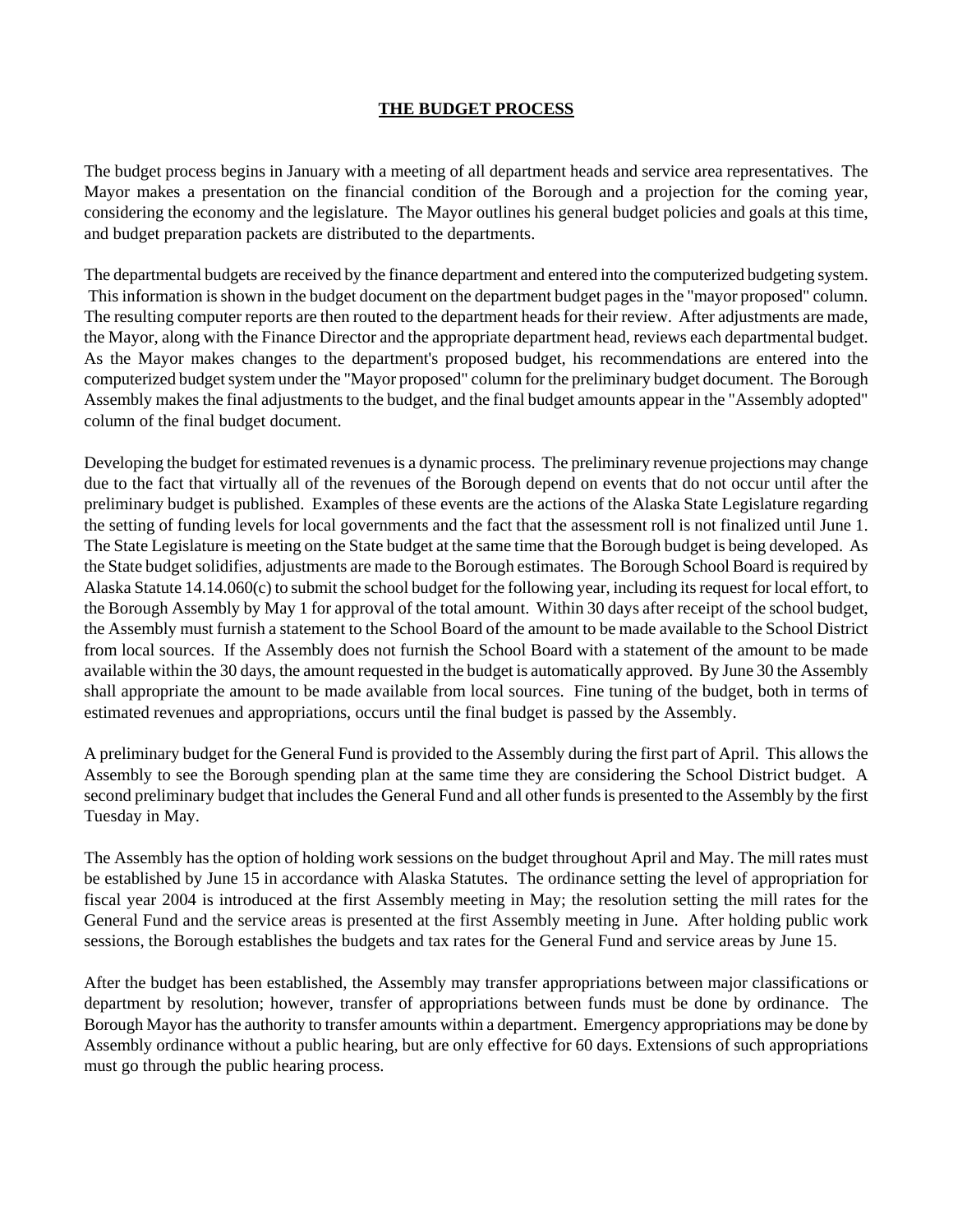#### **FY 2004-2005 Budget Calendar**

|    | January 2004 |    |    |           |    | December 2003   | <b>July 2004</b>                                                                                                                                              |    |    |    |    |    |       |    |  |
|----|--------------|----|----|-----------|----|-----------------|---------------------------------------------------------------------------------------------------------------------------------------------------------------|----|----|----|----|----|-------|----|--|
|    |              |    |    |           |    |                 | Develop budget calendar-Coordinate Assembly/Mayor/Dept.'s/Service Areas<br>01<br>Update fund balance policy minimums/maximums for all funds<br>05             |    |    |    |    |    |       |    |  |
|    |              |    |    |           |    |                 | Meet with Assessor to get preliminary assessed value estimates.<br>06<br>Meet with Mayor regarding budget calendar and get his guidelines for new year.<br>15 |    |    |    |    |    |       |    |  |
|    |              |    |    |           | 9  | 10 <sub>l</sub> | Meet with Assembly President to get approval of budget calendar.<br>17<br>Draft Budget Preparation Instructions Memo and Budget Guidelines Memo.<br>19        |    |    |    |    |    |       | 10 |  |
|    |              |    |    |           |    |                 | Send memo to all Dept. heads and Service Area Administrators regarding<br>22<br>budget kickoff meeting.                                                       |    |    |    |    |    | 16    | 17 |  |
| 18 | 19           | 20 |    |           |    | 241             | Develop forms to be used in submitting budget requests.<br>29                                                                                                 | 18 |    | 20 |    | 22 | 23    | 24 |  |
| 25 | <b>26</b>    |    | 28 | <b>29</b> | 30 | 31              | January 2004                                                                                                                                                  | 25 | 26 | 27 | 28 | 29 | 30 31 |    |  |
|    |              |    |    |           |    |                 | Send budget preparation instructions, Mayor's Guidelines Memo and budget<br>05                                                                                |    |    |    |    |    |       |    |  |

| February 2004    |                |                |                |                   |    |                |  |  |  |  |  |  |
|------------------|----------------|----------------|----------------|-------------------|----|----------------|--|--|--|--|--|--|
| S                | м              |                | W              |                   | E. | S              |  |  |  |  |  |  |
| 1                | $\overline{c}$ | $\overline{3}$ | $\overline{4}$ | $\overline{5}$    | 6  | $\overline{7}$ |  |  |  |  |  |  |
| 8                | 9              |                |                | 10 11 12 13 14    |    |                |  |  |  |  |  |  |
| 15 <sup>15</sup> |                |                |                | 16 17 18 19 20 21 |    |                |  |  |  |  |  |  |
| 22               |                |                |                | 23 24 25 26 27 28 |    |                |  |  |  |  |  |  |
|                  |                |                |                |                   |    |                |  |  |  |  |  |  |

|                | <b>March 2004</b> |                |    |    |    |    |  |  |  |  |  |  |  |  |
|----------------|-------------------|----------------|----|----|----|----|--|--|--|--|--|--|--|--|
| S              | М                 |                | w  |    | -F | S  |  |  |  |  |  |  |  |  |
|                |                   | $\overline{2}$ | 3  |    | 5  | 6  |  |  |  |  |  |  |  |  |
| $\overline{7}$ | 8                 | 9              | 10 |    | 12 | 13 |  |  |  |  |  |  |  |  |
| 14             | 15                | 16             | 17 | 18 | 19 | 20 |  |  |  |  |  |  |  |  |
| 21             | 22                | 23             | 24 | 25 | 26 | 27 |  |  |  |  |  |  |  |  |
| 28             | 29                | 30             | 31 |    |    |    |  |  |  |  |  |  |  |  |

| April 2004 |                 |                 |                |            |                |    |  |  |  |  |  |  |
|------------|-----------------|-----------------|----------------|------------|----------------|----|--|--|--|--|--|--|
| S          | М               |                 | W              |            | F              | S  |  |  |  |  |  |  |
|            |                 |                 |                |            | $\overline{2}$ | 3  |  |  |  |  |  |  |
| 4          | $5\phantom{.0}$ | $6\overline{6}$ | $\overline{7}$ | 8          | 9              | 10 |  |  |  |  |  |  |
| 11         | 12              | 13              | 14             | 15         | 16             | 17 |  |  |  |  |  |  |
| 18         | 19              | 20              |                | 21  22  23 |                | 24 |  |  |  |  |  |  |
| 25         | 26              | 27              | 28             | 29         | 30             |    |  |  |  |  |  |  |





#### **December 2003**

- 01 Develop budget calendar-Coordinate Assembly/Mayor/Dept.'s/Service Areas
- S M T W T F S O5 Update fund balance policy minimums/maximums for all funds N N S M T W T F S 06 Meet with Assessor to get preliminary assessed value estimates.
	- 1 2 3 15 Meet with Mayor regarding budget calendar and get his guidelines for new year. 1 2 3
		-
- 4 5 6 7 8 9 10 19 Draft Budget Preparation Instructions Memo and Budget Guidelines Memo. 4 5 6 7 8 9 10 17 Meet with Assembly President to get approval of budget calendar.<br>19 Draft Budget Preparation Instructions Memo and Budget Guideline
- 11 12 13 14 15 16 17  $\begin{array}{|l|l|}\n 22 & \text{Send memo to all Dept. heads and Service Area Administrators regarding the image.} \n\end{array}$  11 12 13 14 15 16 17 budget kickoff meeting.
- 18 19 20 21 22 23 24 <sup>29</sup> Develop forms to be used in submitting budget requests. 19 18 19 20 21 22 23 24

# **January 2004**

- Send budget preparation instructions, Mayor's Guidelines Memo and budget forms to all department heads and administrators.
- 07 Budget kickoff Meeting Mayor; Dept. heads and Service Area Administrators.<br>08 Budget development begins 08 Budget development begins<br>08 Begin work on Salary and Be
- S M T W T F S 08 Begin work on Salary and Benefits and Insurance calculations. Some S M T W T F S
- 1234567 1234567 meetings to provide results of operation and fund balance information. 26 Finance Director/Planning Manager begins attending Service Area Board
	- 29 Personnel requests submitted to Finance (early submittal appreciated).

#### **February 2004**

- 15 16 17 18 19 20 21 **16 17 18 19 20 21 15 16 17 18 19 20 21 15 16 17 18 19 20 21** 
	- 04 System Input training Admin Assistants
- 22 23 24 25 26 27 28 12 Finalize Personnel/Benefits calculations provide info to Service Areas.
- 29 29 30 31 12 Meet with all service areas and departments to determine 10 year CIP needs and projections.
	- 12 Risk management to provide insurance costs to department and service areas. 13 Schedule budget review meetings: Mayor and Dept. Heads/Service Area
	- Administrators.
- S M T W T F S <sup>17</sup> Finalize Personnel/Benefits calculations provide information to Departments. S M T W T F S

#### **March 2004**

- 01 Real Property assessment notices mailed.
- 7 | 8 | 9 10 | 11 | 12 | 13 | 01 | Finance Director/Planning Manager complete attending Service Area Boards | 5 6 7 8 9 10 11 budget workshops.
- 14 | 15 | 16 | 17 | 18 | 19 | 20 | 01 Dept. budgets submitted to the Finance, including goals, objectives and | 12 | 13 | 14 | 15 | 16 | 17 | 18 accomplishments.
- 21 22 23 24 25 26 27 above the partment budgets with Department heads.<br>21 22 23 24 25 26 27 above the partment budgets with Department heads.
- 28 29 30 31 26 27 28 29 30 Service Area Board approved budgets submitted to Finance Department. 26 27 28 29 30
	- 08 Review service area budgets with service area administrators. 08 Complete input of budget into budgeting system.
	- 11-12 Department/Service Areas budget review meetings with the Mayor
	- 15-19 Department/Service Areas budget review meetings with the Mayor
	- 22 Obtain most current projected revenue information from outside sources.<br>23 Input revenue and expenditure estimates into budget doc spreadsheets
- S M T W T F S 23 Input revenue and expenditure estimates into budget doc spreadsheets S S M T W T F S
- | 1 | 2 | 3 | 30 No more changes to the preliminary budget document allowed. | 1 | 2 | 3 | 30 No more changes to the preliminary budget document allowed. | 1 | 2

#### **April 2004**

- 4 5 6 7 8 9 10 **APIII 2004**<br>
01 Preliminary General government budget projection completed and printed. 2 4 5 6 7 8 9 11 12 13 14 15 16 17 02 Schedule budget presentations to the Assembly: Mayor, Department Heads, 10 11 12 13 14 15 16 Service Area Administrators and outside agencies.
	-
	- 08 Resolution setting school local effort amount to Assembly packet<br>12 Preliminary Borough budget completed and goes to printer.
	-
	- 20 School District presents proposed budget to the Assembly.<br>20 Assembly determines local share for School budget by res
	- 20 Assembly determines local share for School budget by resolution.<br>20 EY2005 Appropriating Ordinance to assembly packet
	- FY2005 Appropriating Ordinance to assembly packet.
	- 27 Final printing of Mayor approved proposed budget document

# **May 2004**

- 1 04 Proposed Mayor recommended budget document presented to the Assembly. SMTWTFS 2  $3 \mid 4 \mid 5$  6 7  $8 \mid 04$  Assembly introduces appropriating ordinance for general government and 1 2 3 4 5 6 Service areas.
- 9 10 11 12 13 14 15 17-18 Present proposed budgets to Assembly Departments & Service Areas. 7 8 9 10 11 12 13
	- 19-21 Board of Equalization hearing on main assessment roll.<br>20 Resolution setting the mill levy to assembly packet.

#### **June 2004**

- 01 Assessor certifies final assessment roll
- 30 31 28 29 30<br>
01 Present proposed budgets to Assembly Departments & Service Areas. 01 Public hearing on FY2005 budget.<br>14 Public hearing and final adoption of
	- **June 2004 December 2004** Public hearing and final adoption of general government and service area budgets.
		-
- S M T W T F S | 16 Update budget document to reflect final adopted budget. \_ \_ \_ \_ \_ \_ S M T W T F S 14 Mill rate set.<br>16 Update bud
	- 21 Roll FY04/05 budget into financial system.<br>29 Finalize budget document for publication.
	-

#### **July 2004**

- 
- 29 Submit Published document to GFOA award program for review.

| <b>July 2004</b> |   |  |  |                      |                     |   |  |  |  |  |  |  |  |
|------------------|---|--|--|----------------------|---------------------|---|--|--|--|--|--|--|--|
| S.               | M |  |  | T W T F              |                     | S |  |  |  |  |  |  |  |
|                  |   |  |  |                      | $1 \quad 2 \quad 3$ |   |  |  |  |  |  |  |  |
|                  |   |  |  | 4 5 6 7 8 9 10       |                     |   |  |  |  |  |  |  |  |
|                  |   |  |  | 11 12 13 14 15 16 17 |                     |   |  |  |  |  |  |  |  |
|                  |   |  |  | 18 19 20 21 22 23 24 |                     |   |  |  |  |  |  |  |  |
|                  |   |  |  | 25 26 27 28 29 30 31 |                     |   |  |  |  |  |  |  |  |

|    | February 2004 |     |    |    |      |      | 07<br>08                | Budget kickoff Meeting – Mayor; Dept. heads and Service Area Administrators.<br>Budget development begins                                                                                     |    |    |     | August 2004 |      |    |      |  |  |  |
|----|---------------|-----|----|----|------|------|-------------------------|-----------------------------------------------------------------------------------------------------------------------------------------------------------------------------------------------|----|----|-----|-------------|------|----|------|--|--|--|
|    | M             |     |    |    |      | S.   | 08                      | Begin work on Salary and Benefits and Insurance calculations                                                                                                                                  |    |    |     |             |      |    |      |  |  |  |
|    |               |     |    |    |      |      | 26                      | Finance Director/Planning Manager begins attending Service Area Board<br>meetings to provide results of operation and fund balance information.                                               |    |    |     |             |      |    |      |  |  |  |
|    |               |     |    |    | 13   | 14   | 29                      | Personnel requests submitted to Finance (early submittal appreciated).                                                                                                                        |    |    |     |             |      | 13 | 14   |  |  |  |
|    | $15 \quad 16$ |     | 18 | 19 | - 20 | 21   | 03                      | February 2004<br>Joint budget work session with the school district.                                                                                                                          |    |    |     | 18          | 19   | 20 | - 21 |  |  |  |
|    | 22 23         | -24 | 25 | 26 |      | 28 l | 04<br>$12 \overline{ }$ | System Input training - Admin Assistants<br>Finalize Personnel/Benefits calculations - provide info to Service Areas.                                                                         |    |    | 24  | 25          | -26. | 27 | -28  |  |  |  |
| ٥g |               |     |    |    |      |      | 12                      | Meet with all service areas and departments to determine 10 year CIP needs<br>the contract of the contract of the contract of the contract of the contract of the contract of the contract of | 29 | 30 | -31 |             |      |    |      |  |  |  |

|                | <b>March 2004</b> |      |    |                 |                 | Schedule budget review meetings: Mayor and Dept. Heads/Service Area<br>13<br>Administrators.                                                      | September 2004 |    |    |    |     |    |      |  |  |  |  |
|----------------|-------------------|------|----|-----------------|-----------------|---------------------------------------------------------------------------------------------------------------------------------------------------|----------------|----|----|----|-----|----|------|--|--|--|--|
|                |                   | W    |    |                 |                 | Finalize Personnel/Benefits calculations - provide information to Departments.<br>17                                                              | S              | м  |    |    |     |    |      |  |  |  |  |
|                |                   |      |    |                 |                 | <b>March 2004</b><br>Real Property assessment notices mailed.<br>01                                                                               |                |    |    |    |     |    |      |  |  |  |  |
| 8              |                   | 10   | 11 | 12 <sup>2</sup> | 13 <sup>1</sup> | Finance Director/Planning Manager complete attending Service Area Boards<br>01                                                                    |                |    |    |    | ч   | 10 |      |  |  |  |  |
| 5 <sub>1</sub> | 16                |      | 18 | 19              | 20 <sup>1</sup> | budget workshops.<br>Dept. budgets submitted to the Finance, including goals, objectives and<br>01                                                |                | 13 | 14 | 15 | 16  |    | 18   |  |  |  |  |
| $22 \times$    | 23                | 24   | 25 | 26              | 27              | accomplishments.<br>Review department budgets with Department heads.<br>02                                                                        |                | 20 |    | 22 | 23  | 24 | - 25 |  |  |  |  |
| 29             | 30                | l 31 |    |                 |                 | Service Area Board approved budgets submitted to Finance Department.<br>08<br>Review service area budgets with service area administrators.<br>08 | 26             | 27 | 28 | 29 | -30 |    |      |  |  |  |  |

|    | April 2004 |    |    |    |    |                 | Department/Service Areas budget review meetings with the Mayor<br>11-12<br>15-19 Department/Service Areas budget review meetings with the Mayor             | October 2004 |    |    |  |    |    |      |  |  |  |  |  |
|----|------------|----|----|----|----|-----------------|-------------------------------------------------------------------------------------------------------------------------------------------------------------|--------------|----|----|--|----|----|------|--|--|--|--|--|
|    | M          |    | W  |    |    |                 | Obtain most current projected revenue information from outside sources.<br>22<br>23<br>Input revenue and expenditure estimates into budget doc spreadsheets |              |    |    |  |    |    |      |  |  |  |  |  |
|    |            |    |    |    |    | 3               | 30<br>No more changes to the preliminary budget document allowed.                                                                                           |              |    |    |  |    |    |      |  |  |  |  |  |
|    |            |    |    |    |    | 10 <sup>1</sup> | April 2004<br>Preliminary General government budget projection completed and printed.<br>01                                                                 |              |    |    |  |    |    |      |  |  |  |  |  |
| 11 |            | 13 | 14 | 15 | 16 |                 | Schedule budget presentations to the Assembly: Mayor, Department Heads,<br>02                                                                               |              |    |    |  |    | 15 | 16   |  |  |  |  |  |
| 18 | -19        | 20 | 21 | 22 | 23 | 24 <sub>1</sub> | Service Area Administrators and outside agencies.<br>05<br>School Board meeting - Budget approval.                                                          |              |    | 19 |  |    | 22 | - 23 |  |  |  |  |  |
|    | 25 26      | 27 | 28 | 29 | 30 |                 | Resolution setting school local effort amount to Assembly packet<br>08<br>Preliminary Borough budget completed and goes to printer.<br>12                   |              | 25 | 26 |  | 28 | 29 | - 30 |  |  |  |  |  |
|    |            |    |    |    |    |                 | School District presents proposed budget to the Assembly.<br>20<br>Assembly determines local share for School budget by resolution<br>20.                   | 31           |    |    |  |    |    |      |  |  |  |  |  |

| November 2004 |      |      |  |                      |  |   |  |  |  |  |  |  |  |
|---------------|------|------|--|----------------------|--|---|--|--|--|--|--|--|--|
| S             | M    |      |  | T W T F              |  | S |  |  |  |  |  |  |  |
|               |      |      |  | 1 2 3 4 5            |  | 6 |  |  |  |  |  |  |  |
| 7             |      |      |  | 8 9 10 11 12 13      |  |   |  |  |  |  |  |  |  |
|               |      |      |  | 14 15 16 17 18 19 20 |  |   |  |  |  |  |  |  |  |
|               |      |      |  | 21 22 23 24 25 26 27 |  |   |  |  |  |  |  |  |  |
| 28            | - 29 | - 30 |  |                      |  |   |  |  |  |  |  |  |  |

|     | <b>June 2004</b> |       |    |    |    | $-$<br>r abilo noamig and midi adoption or gonoral government and service area.<br>budgets. | December 2004                                                                                                                             |    |    |    |    |    |     |      |  |  |  |
|-----|------------------|-------|----|----|----|---------------------------------------------------------------------------------------------|-------------------------------------------------------------------------------------------------------------------------------------------|----|----|----|----|----|-----|------|--|--|--|
|     |                  |       |    |    |    |                                                                                             | Mill rate set.<br>14<br>Update budget document to reflect final adopted budget.<br>16<br>21<br>Roll FY04/05 budget into financial system. | S  |    |    |    |    |     |      |  |  |  |
|     |                  |       |    |    |    |                                                                                             | Finalize budget document for publication.<br>29                                                                                           |    |    |    |    |    |     |      |  |  |  |
|     |                  |       |    |    |    |                                                                                             | <b>July 2004</b>                                                                                                                          |    |    |    |    |    | 10  | - 11 |  |  |  |
| 3   |                  | 15    | 16 |    | 18 | 19                                                                                          | Distribute published budget document.<br>13<br>29<br>Submit Published document to GFOA award program for review.                          |    |    |    |    |    |     | 18   |  |  |  |
| 20. | 21               | 22    | 23 | 24 | 25 | 26                                                                                          |                                                                                                                                           | 19 |    |    |    | 23 | 24  | - 25 |  |  |  |
| 7   |                  | 28 29 | 30 |    |    |                                                                                             | August/September/October/November/December<br>Monitoring of all budgets                                                                   | 26 | 27 | 28 | 29 | 30 | -31 |      |  |  |  |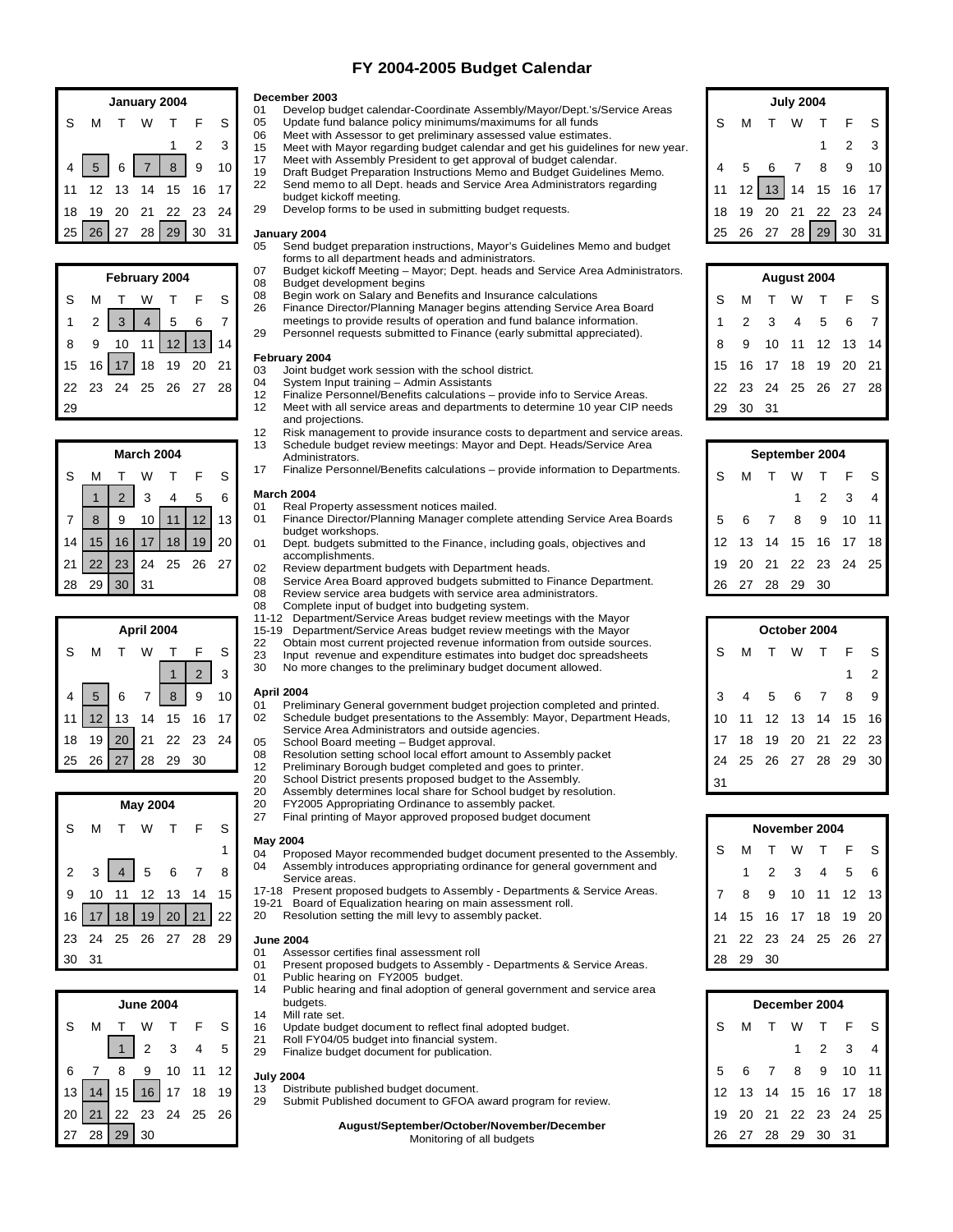#### **FUND STRUCTURE**

The accounts of the Borough are organized on the basis of funds and account groups, each of which is considered a separate set of self-balancing accounts that comprise its assets, liabilities, fund equity, revenues and expenditures, or expenses, as appropriate. Government resources are allocated to and accounted for in individual funds based upon the purposes for which they are to be spent and the means by which spending activities are controlled. The various funds are grouped in this report into seven generic fund types and three broad fund categories as follows:

### **GOVERNMENTAL FUNDS**

**General Fund (100)**: The General Fund is the general operating fund of the Borough. This fund accounts for all transactions not recorded in other funds and receives financial support from such sources as general property taxes, sales taxes, fees and intergovernmental revenues. Expenditures are authorized in the general budget and include such areas as administration, assessing, emergency management, risk management, senior citizen funding, 911 communications, and planning and zoning.

**Special Revenue Funds (200-299, 600-601)**: Special revenue funds are used to account for the proceeds of specific revenue sources that are legally restricted to expenditures for specific purposes. State grants, education, fire and emergency medical service areas, a road service area, two road improvement funds, the Land Trust Fund, the School Fund, the North Peninsula Recreation Service Area Fund, the Nikiski Senior Service Area Fund, Disaster Relief Fund, Solid Waste Fund, Kenai River Center Fund, Underground Storage Tank Removal and Upgrade Fund, Central Kenai Peninsula Hospital Service Area, and South Peninsula Hospital Service Area are included in the special revenue funds.

**Debt Service Funds (300-399)**: The debt service funds are used to account for the payment of principal and interest on general obligation debt incurred to finance construction. Each bond issue is accounted for in a separate general ledger fund, but these separate funds are included in the budget document as one fund since the appropriation is for the single purpose of debt service on general obligation bonds issued for construction.

**Capital Projects Funds (400-499)**: Capital projects funds account for financial resources used for the acquisition or construction of capital projects.

#### **PROPRIETARY FUNDS**

**Internal Service Funds (700-799)**: The Borough's internal service funds (Insurance and Litigation Fund and Equipment Replacement Fund) are used to account for the financing of goods and services provided to other departments of the Borough. The Insurance and Litigation fund provides the insurance requirements of the Borough and is financed through interfund charges. The Equipment Replacement Fund is used to finance the major purchases of user departments. The departments are charged an annual fee over the expected life of the vehicle or piece of equipment. This manner of financing major purchases eliminates the substantial impact such purchases would otherwise have on annual operating budgets.

#### **FIDUCIARY FUNDS**

**Agency Funds (800-899)**: The Borough maintains two Agency Funds. One of the funds, the Tax Agency Fund, is used to account for resources received by the Borough as an agent for other governmental units. The Borough is responsible for the collection and disbursement of taxes levied by the cities located within the Borough. These cash receipts and disbursements are recorded in the Tax Fund. The second agency fund, Special Assessment Agency Fund, was established to account for monies collected from property owners by the Borough for the construction of natural gas pipeline distribution systems and road improvements, which benefits these property owners.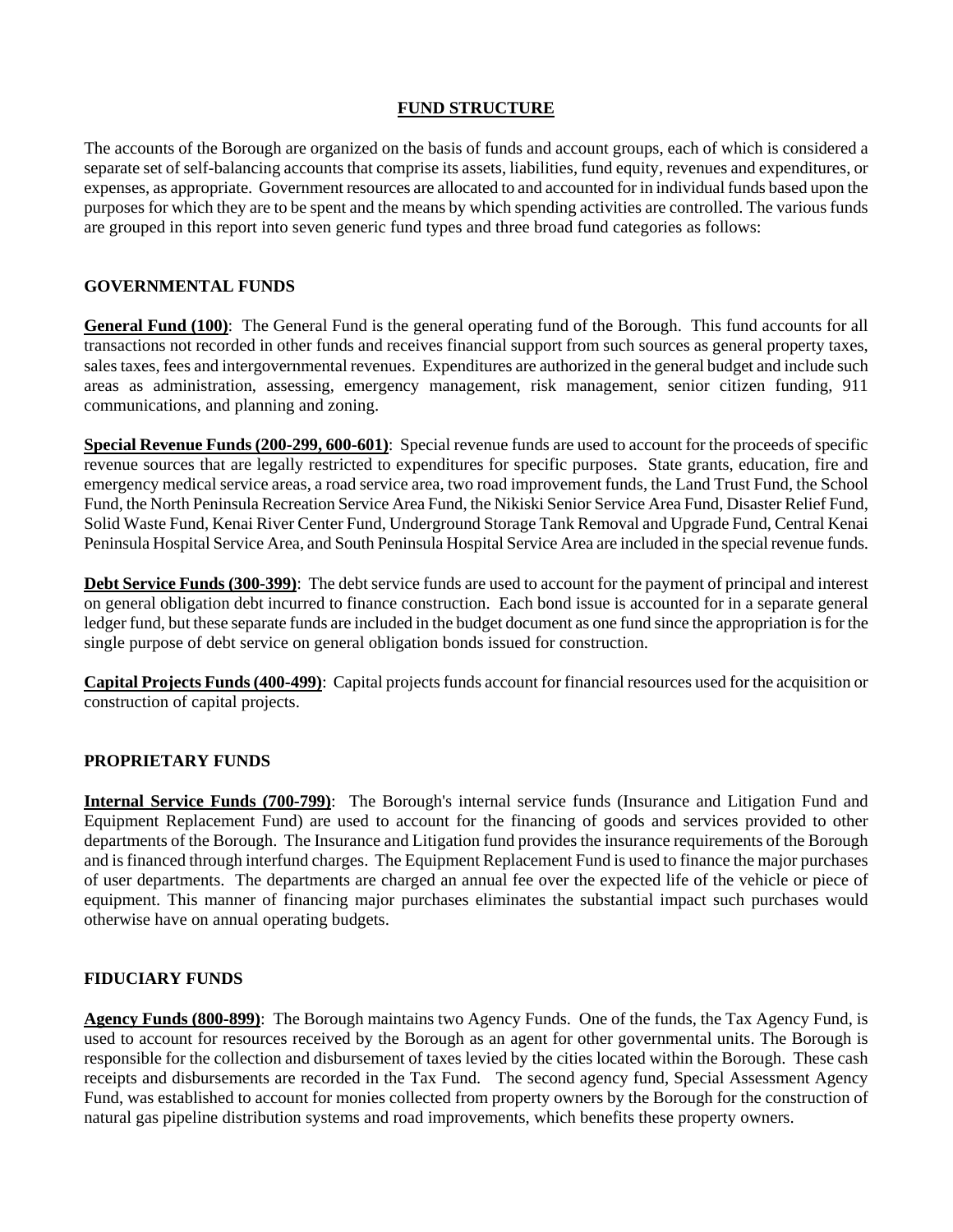#### **FINANCIAL POLICIES**

The fiscal philosophy of the Borough incorporates the concept that the taxpayers in different areas or taxing districts pay only for those services, which they receive. The borough form of government is designed to provide maximum local self-government with a minimum of local governmental units and to prevent duplication of tax-levying jurisdictions. In Alaska, the borough is a political subdivision of the state, which corresponds generally to a county in other states.

The Kenai Peninsula Borough was incorporated as a second class Borough on January 1, 1964. State of Alaska law mandates that second class boroughs provide certain services on an areawide basis to all taxpayers (e.g., property assessment, tax collection, education and planning). All other services have to be voted on and approved by the taxpayers who are to receive the services. This gives the taxpayers control over the type and level of service for which they are willing to pay. The Kenai Peninsula Borough governmental unit is charged with providing a full range of community services that includes recreation, fire service, hospital, emergency medical service, flood control service area, road maintenance and construction, planning and zoning, solid waste disposal, emergency management, 911 emergency communication, assessment and collection of sales and property taxes, senior citizen funding, postsecondary education funding, economic development, tourism promotion, ports and harbors, and special assessment authority. Funding for the Borough, by order of importance, is provided from property tax, state revenue, sales tax, interest earnings, federal revenue, and other sources.

The Kenai Peninsula Borough Assembly has the responsibility to set the budget and establish mill rates of the Borough, the school district and the service areas. The school district is governed by an elected school board. The service areas have elected operating boards. The Borough has complete responsibility for the levy and collection of taxes supporting all of these entities, as well as providing administrative support for the service areas.

#### **Basis of Accounting and Budgeting**

The need to demonstrate compliance with regulations governing the funding sources for those services requires a complex and advanced accounting system. To fulfill this need, the National Council on Governmental Accounting recommended the use of fund accounting by state and local governments. A description of the fund types is presented in the Fund Structure section of this document. Depending on the type of fund referred to, the basis of accounting may be different. The Governmental fund types use the flow of current financial resources measurement focus and the modified accrual basis of accounting. The Proprietary fund types are accounted for on a flow of economic resources measurement and use the accrual basis of accounting. The basis of accounting determines when revenues and expenditures or expenses are recognized in the accounts and reported in the financial statements. Under the modified accrual basis of accounting revenues are recognized when they are measurable and available (measurable meaning the amount of the transaction can be determined and available means collectible within the current period or soon enough after to pay liabilities of the current period). Expenditures are recognized when the fund liability is incurred, if measurable. The exception to this is the principal and interest on general long term debt, which is recorded when due. Under the accrual basis of accounting revenues are recorded when earned and expenses are recorded at the time the liabilities are incurred. The Borough's budgets are prepared and adopted on a basis consistent with Generally Accepted Accounting Principles (GAAP) for all governmental and proprietary funds except capital projects funds, which are adopted on a project length basis. The Borough utilizes encumbrance accounting for it's governmental fund types under which purchase orders, contracts and other commitments are recorded in order to set budget aside for that specific use. Encumbrances lapse and are automatically reappropriated and reencumbered as port of the subsequent year's budget. Encumbrances are the recognition of commitments that will subsequently become expenditures when the goods or services are received.

The Kenai Peninsula Borough's financial policies set forth the basic framework for the overall fiscal management of the Borough. The established long-range policies regarding financial management have been to take a conservative approach on forecasting revenues due to the uncertainty of the revenue source, particularly oil property tax revenues. This policy takes into consideration any changes in circumstances or conditions when evaluating both the current and long range goals, and has helped to maintain financial stability.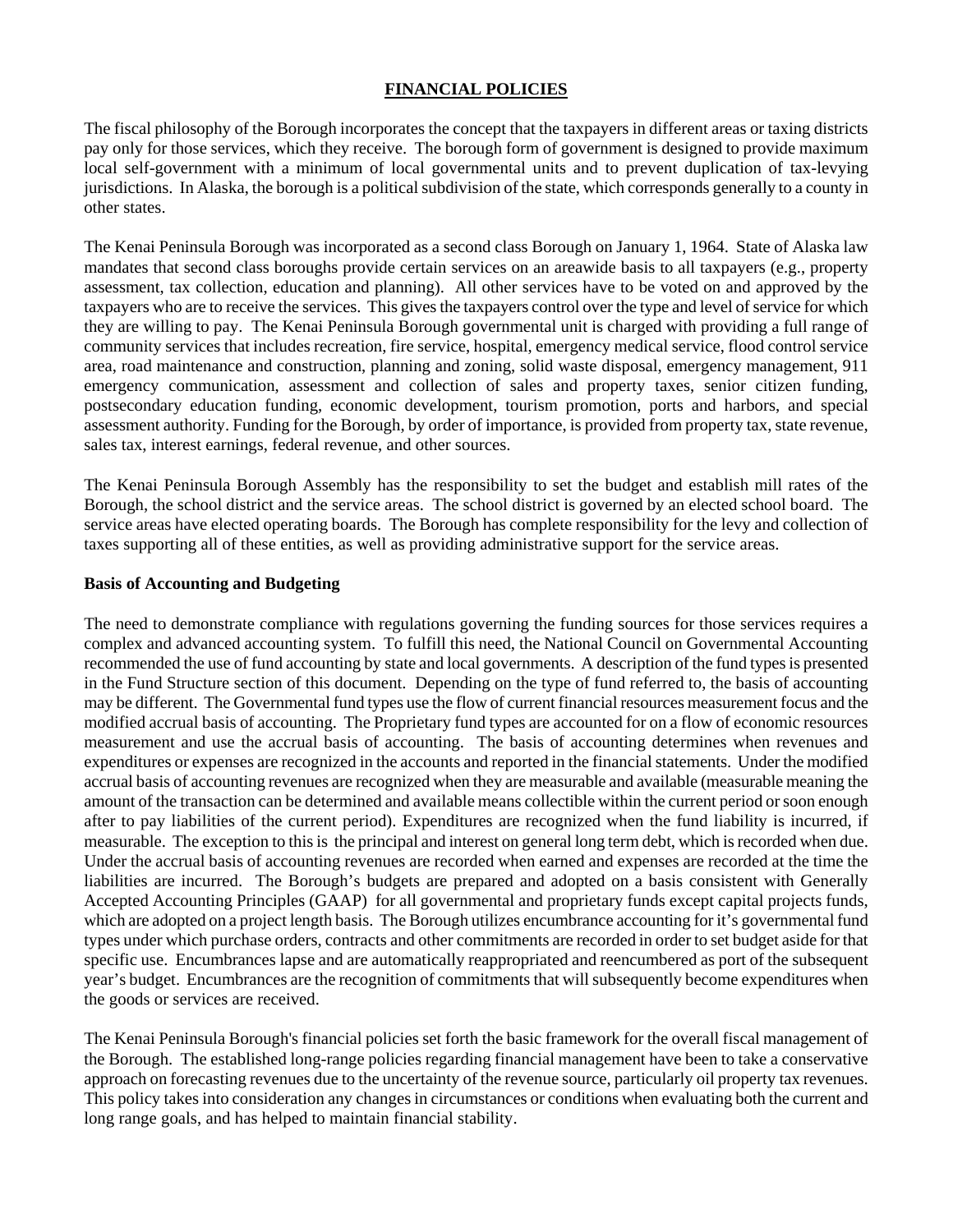The following policies assist the decision-making process of the Borough Assembly:

#### **Prudent budgeting and effective budgetary control.**

Formal budgetary integration is employed as a management control device during the year for the general fund, special revenue funds, and capital projects funds through the use of an encumbrance accounting system, under which purchase orders, contracts, and other forms of legal commitments for the expenditure of monies are recorded in order to reserve that portion of the applicable appropriation. The objective of these controls is to ensure compliance with legal provisions embodied in the annual appropriated budget. At year-end, unencumbered amounts lapse, while outstanding encumbrances are reported as reservations of fund balances since they do not constitute expenditures. Although the appropriations lapse at year-end, the subsequent year's appropriations provide the authority to complete these prior year's obligations as the full amount encumbered is reappropriated.

In May 2001, the assembly established a policy for determining minimum and maximum levels of unreserved fund balance. Criteria was established for determining these levels and included operating contingencies, working capital requirements, capital expansion and contingencies. The fund balance range is presented to the assembly for approval as part of the annual budgeting process and any deviation from the policy shall be documented and presented at that time. If a fund balance is outside of the established range, the proposed budget must include a five-year plan of action to achieve compliance with the established range.

Budgetary control is at the fund level.

#### **Efficient safeguarding of Borough assets.**

Management of the Borough is responsible for establishing and maintaining an internal control structure designed to ensure that the assets of the Borough are protected from loss, theft, or misuse and to ensure that adequate accounting data are compiled to allow for the preparation of financial statements in conformity with generally accepted accounting principles. Authorization, through purchase orders, is required for the encumbrance and expenditure of funds. An encumbrance is the reservation of the funds necessary to pay for the purchase. The proper account must have adequate appropriations available prior to approval of the purchase order. Formal bids are required for purchases exceeding \$15,000.

Several years ago the Borough and School District established an insurance and litigation fund. The purpose of the insurance and litigation fund is to pay for claims and losses of the Borough, School District and service areas that fall within the deductible and retention levels of the program. The Borough and School District's insurance program is a combination of deductibles and self-insured retention with excess and umbrella insurance coverage for transfer of risk above the desired levels of retention. Deductibles currently range from \$0 to \$5,000 depending on the line of coverage involved, with \$100,000 deductible for fire and extended coverage on buildings. Self-insured retention is currently \$250,000 on comprehensive general/auto liability. Effective in FY2003, the Borough became self-insured for workmen's compensation. Group health insurance is a modified program of self-insurance with monthly attachment levels. The Kenai Peninsula Borough currently maintains a risk management policy that provides for an on-site risk manager. The risk manager, in coordination with a risk management committee, is charged with the responsibility of developing and presenting a program of self-insurance and insurance to the Borough Assembly, as well as overseeing claims handling and settlement activity.

#### **Manageable debt administration.**

Debt administration procedures include the scheduling of bond payments spread over the life of the issue, producing a total debt service schedule that is manageable. Under state statutes, a municipality may incur general obligation bond debt only after a bond authorization ordinance is approved by a majority vote at an election. The Borough does not have an legal debt limit. Debt repayment is timed to correspond to expected cash inflows. The State of Alaska reimburses the Kenai Peninsula Borough for most expenditures incurred for school debt depending on the issue date of the debt. For bonds issued after April 30, 1993, the reimbursement rate is 70%. In addition to school debt that is reimbursable, the Kenai Peninsula Borough also has school debt that was used for the local share of a matching grant.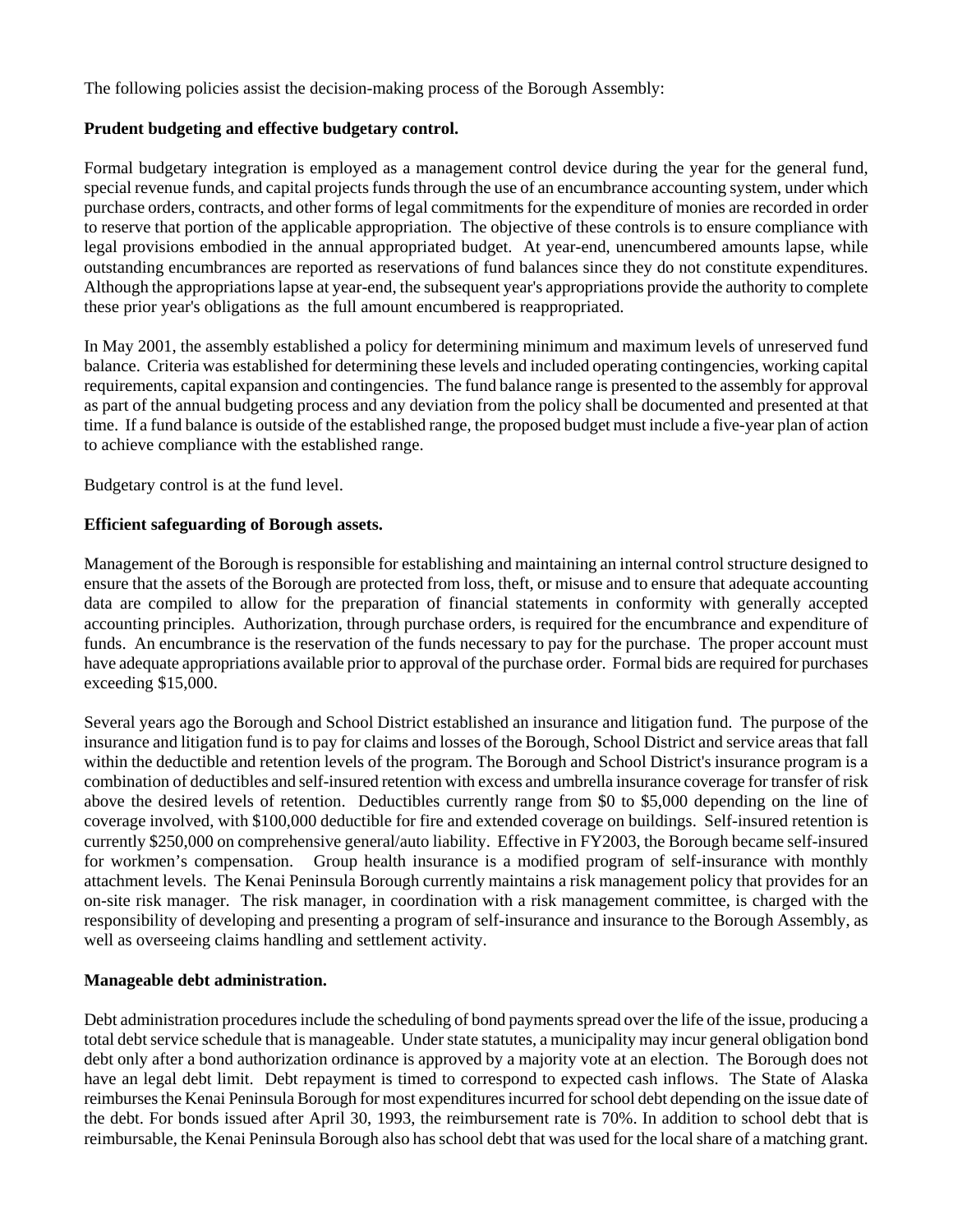This debt is not reimbursable.

#### **Equipment replacement.**

In fiscal year 1988-89, \$1 million of undesignated fund balance in the Borough building capital projects fund was used to set up the equipment replacement fund. This fund is operated much like a leasing agency. Amortization of the purchase price of equipment prevents annual operating fund budgets from being severely impacted by capital equipment purchases.

#### **Maintenance of a sound investment policy of Borough monies.**

The Borough uses a Central Treasury whereby all cash of the general government, the school district, service areas and any other agency of the Borough is accumulated and invested. This procedure not only provides internal control but yields a higher rate of return on our investments because the amount available to invest is larger. The investment policies included in the Borough's Code of Ordinances include requirements for collateralization, diversification and safekeeping, as well as listing authorized investment instruments. The main objectives of this policy are the safeguarding of principal, maintaining sufficient liquidity to meet the Borough's cash flow requirements, and striving to achieve the highest rate of return on Borough investments and deposits, with due regard to the security of the investments and margins of risk. The Borough's investment policy is to minimize credit and market risks while maintaining a competitive yield on its portfolio. The Borough's cash is fully invested at all times.

#### **Striving to maintain the best possible rating on bonds.**

There are many elements taken into consideration by bond rating agencies when evaluating bond issues. One item looked at is the financial performance of the municipality or enterprise. The financial accounting and reporting of the Borough is in accordance with methods prescribed by the Government Finance Officers Association of the United States and Canada (GFOA). This practice has the benefits of ensuring conformity with today's complex and everchanging reporting regulations and the safeguarding of Borough assets, as well as presenting a fair statement of the Borough's financial operations and position. A decrease in bond ratings would increase the cost of issuing bonds.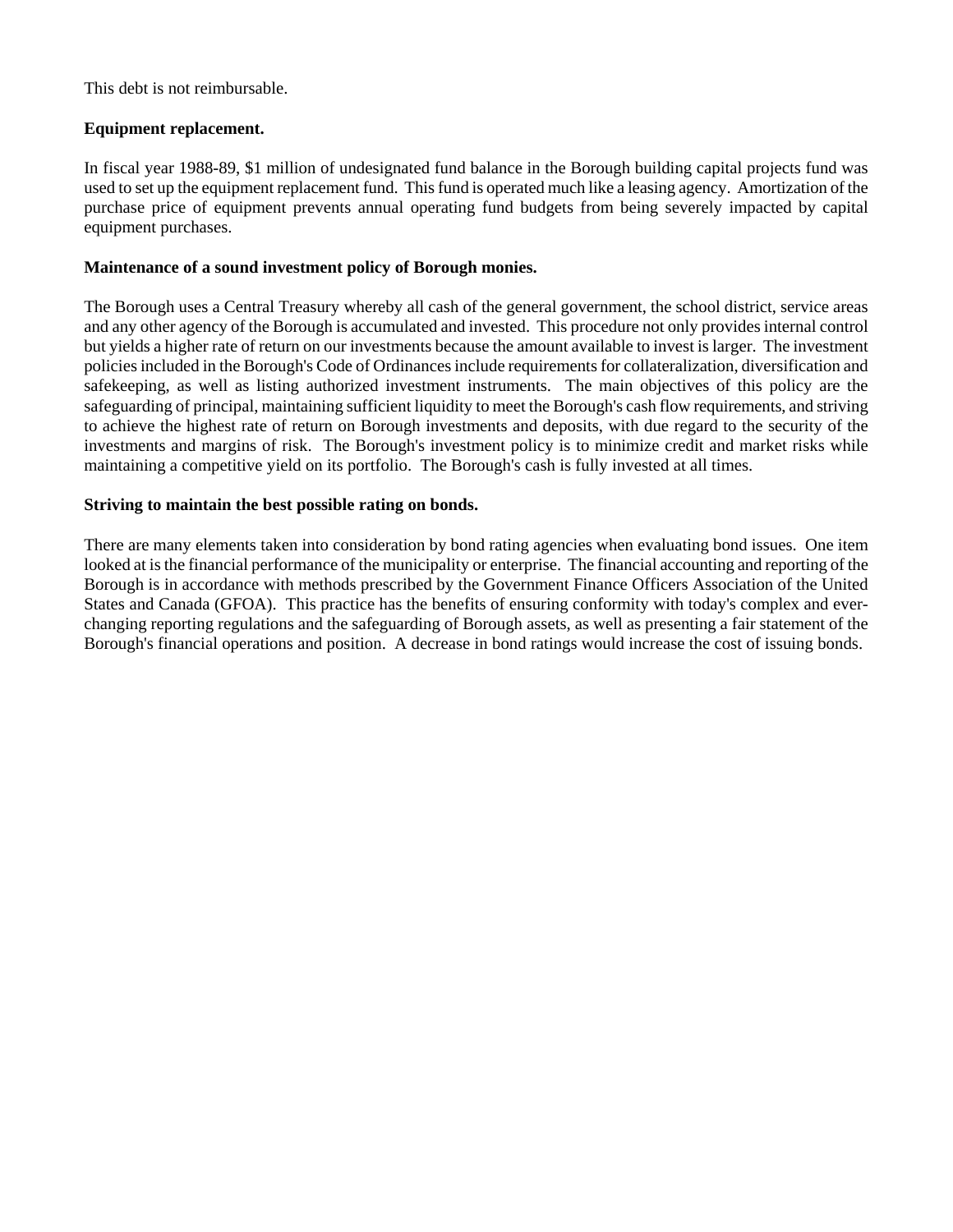# **KENAI PENINSULA BOROUGH ORGANIZATIONAL CHART**

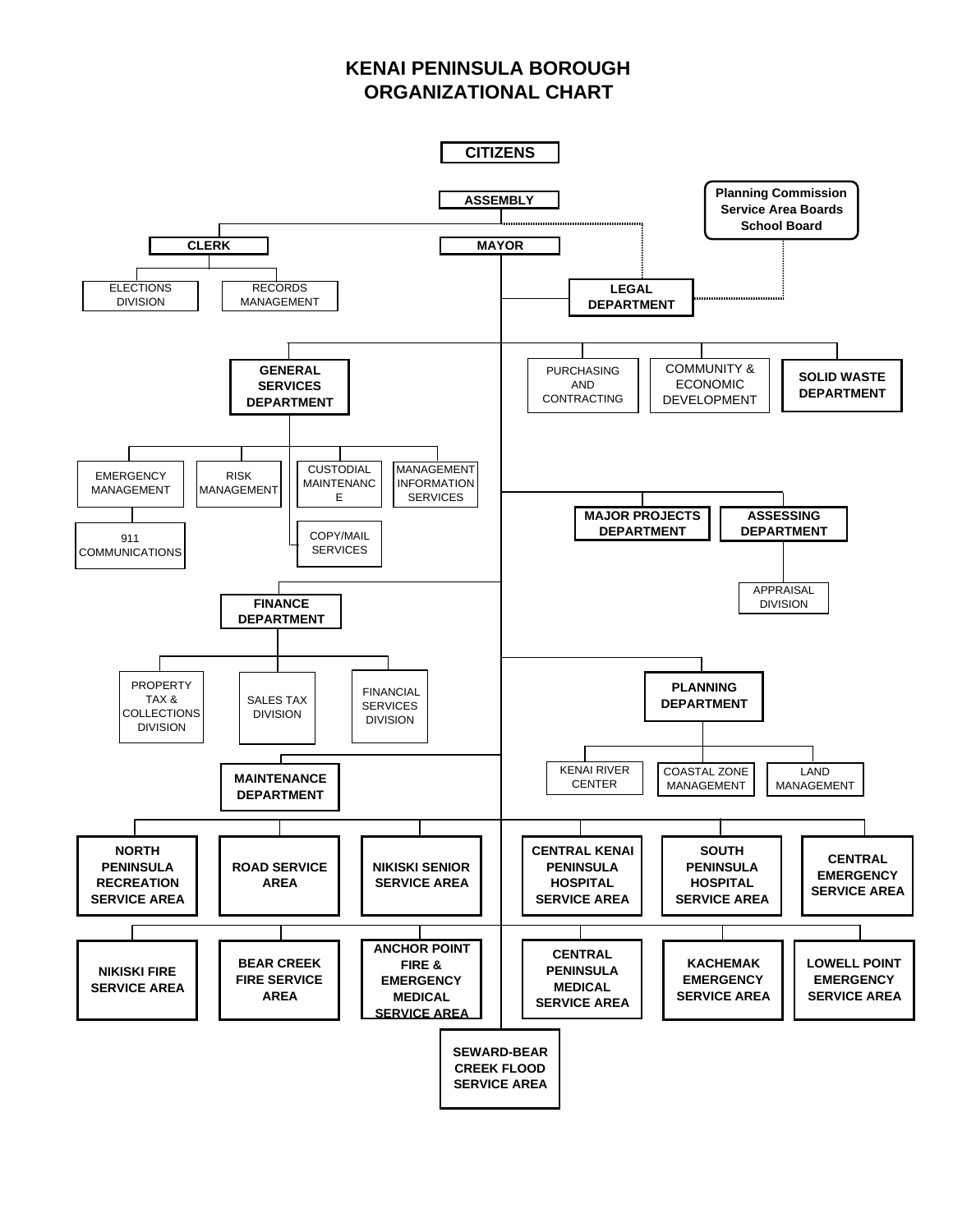# **KENAI PENINSULA BOROUGH STAFF**

# DALE BAGLEY MAYOR

Linda Murphy Borough Clerk

Ed Oberts Assistant to the Mayor Colette Thompson Borough Attorney

#### Borough Departments

Richard Campbell General Services Director

Scott Holt Finance Director

Shane Horan Assessing Director

Max Best Planning Director

Catherine Mayer Solid Waste Director

Dave Tressler Maintenance Director

Mark Fowler Purchasing and Contracting Officer

Walter Robson Capital Projects Director

#### Borough Service Areas

Dan Gregory Fire Chief Nikiski Fire Service Area Mark Beals Fire Chief Bear Creek Fire Service Area Damon A. McMurray Fire Chief Anchor Point Fire & Emergency Medical Jeffrey Tucker Fire Chief Central Emergency Services Karen Kester Recreation Director North Peninsula Recreation Service Area Gary Davis Roads Director Road Service Area Patrick Johnson Chairman Kachemak Emergency Service Area Lynda Paquette Chairman Lowell Point Emergency Service Area David Hayes Chairman Seward Bear Creek Flood Service Area David Gilbreath Administrator Central Peninsula **Hospital** Charles Franz Administrator South Peninsula Hospital Diana Summers **Director** Nikiski Senior Service Area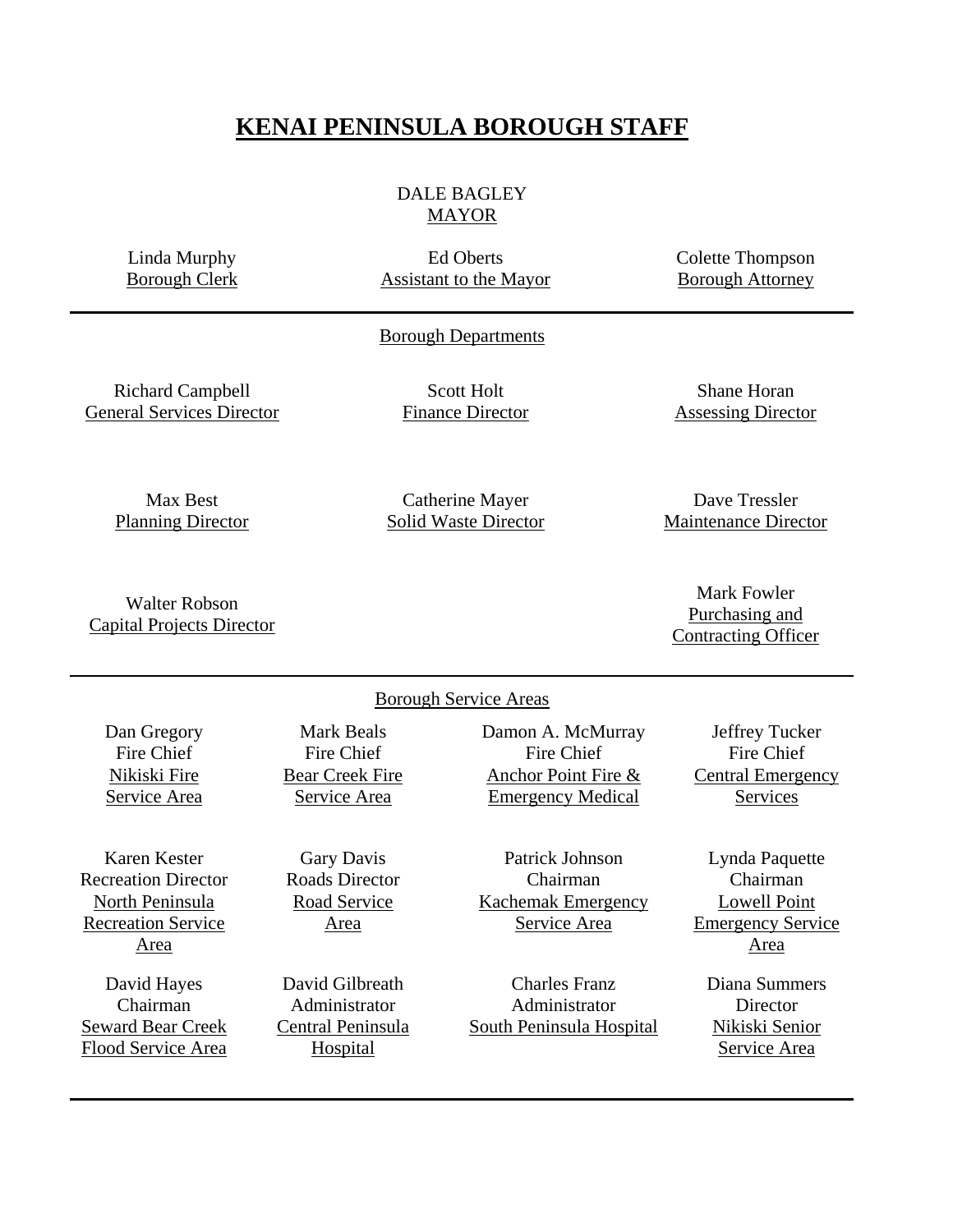| Introduced by: | Mayor                     |
|----------------|---------------------------|
| Date:          | 05/04/04                  |
| Hearings:      | 05/18/04 & 06/01/04       |
| Action:        | Postponed until 06/01/04  |
| Action:        | Postponed until 06/14/04  |
| Action:        | <b>Enacted as Amended</b> |
| Vote:          | 6 Yes, 2 No, 1 Absent     |
| Date:          | 06/14/04                  |

#### **KENAI PENINSULA BOROUGH ORDINANCE 2004-19**

#### **AN ORDINANCE APPROPRIATING FUNDS FOR FISCAL YEAR 2004-2005**

- **WHEREAS,** Alaska Statutes 29.35.100 and the Borough Code of Ordinances 05.04.020 require that the Mayor present a budget proposal to the Assembly for the next fiscal year during or prior to the eighth week preceding the first day of the fiscal year; and
- **WHEREAS,** the Assembly is empowered with making appropriations for the General Fund, the Special Revenue Funds, the Debt Service Funds, the Capital Projects Funds, the Enterprise Funds, and the Internal Service Funds of the Borough; and
- **WHEREAS,** Resolution 2003-047 approved a total school budget of \$95,056,368 and established that up to \$32,635,743 (\$25,679,587 local effort and \$6,956,156 in-kind services) be provided from local sources for school purposes; and
- **WHEREAS,** The Alaska legislature approved HB233 which increased base student funding from \$4,169 to \$4,576 allowing for additional local support of \$786,032. The School Board at their June 7, 2004 board meeting approved the increase funding, increasing local sources to \$33,421,775 (26,465,619 local effort and \$6,956,156 in-kind services); and
- **WHEREAS,** the Assembly is required by KPB 5.04.021 to introduce an ordinance at the May 4, 2004 meeting appropriating the amount to be made available from local sources for school purposes, and by AS 14.14.060 to enact such ordinance by June 30.

#### **NOW, THEREFORE, BE IT ORDAINED BY THE ASSEMBLY OF THE KENAI PENINSULA BOROUGH:**

**SECTION 1.** That \$57,248,980 is appropriated in the General Fund for the fiscal year beginning July 1, 2004 and ending June 30, 2005 as follows:

| <b>General Government Operations</b>                            | \$13,492,855 |
|-----------------------------------------------------------------|--------------|
| Transfer to School District for Operations and In-kind Services | 33,421,775   |
| <b>Transfer to School Debt Service</b>                          | 3,802,965    |
| Transfer to Solid Waste Debt Service                            | 828,563      |
| <b>Transfer to Special Revenue Funds:</b>                       |              |
| Solid Waste                                                     | 3,810,326    |
| Kenai River Center                                              | 407,496      |
| Disaster Relief Fund                                            | 14,800       |
| Nikiski Senior Service Area                                     | 30,200       |
| <b>Transfer to Capital Projects Funds:</b>                      |              |

Kenai Peninsula Borough, Alaska Christian Borough, Alaska Christian Borough, Alaska Christian Borough, Alaska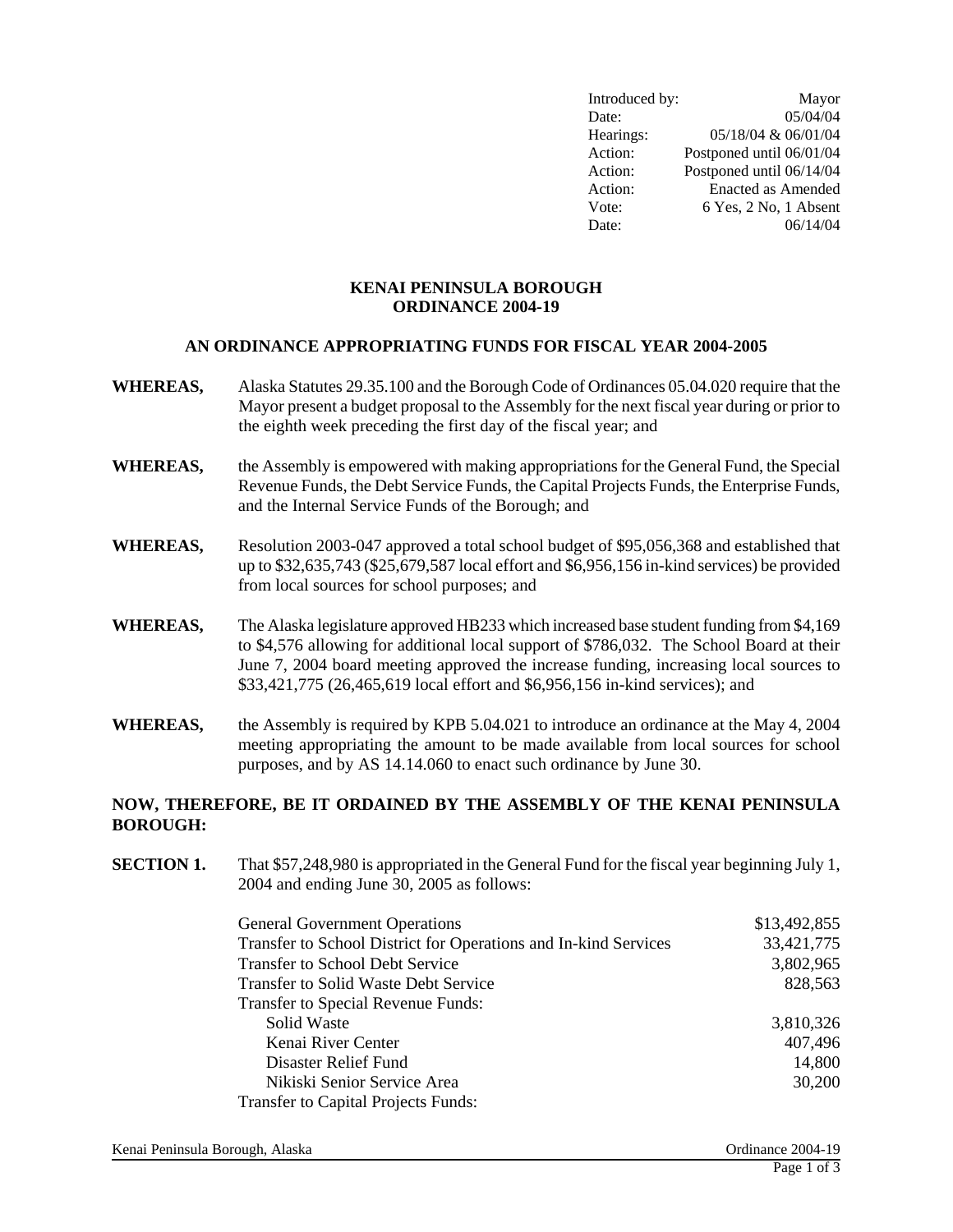| School Revenue            | 1,250,000 |
|---------------------------|-----------|
| Solid Waste               | 40.000    |
| <b>General Government</b> | 150,000   |

- **SECTION 2.** The following is appropriated to the school fund from local sources for operations purposes and in-kind services: A. Local Effort \$26,465,619 B. Maintenance 5,259,932 C. School District Utilities 47,338 D. School District Insurance 1,532,009 E. School District Audit 26,500 F. Custodial Services 90,377
	- Total Local Contribution per AS 14.17.410 \$33,421,775
- **SECTION 3.** Disbursements from Section 2 item (A) shall be made monthly, and only as needed to supplement other revenues available and received by the school district to fund the operations portion of the school district budget. Any available balance remaining at the end of the fiscal year shall then be disbursed to the school district, provided that the total amount disbursed shall not exceed the amount allowed under AS 14.17.410 as determined after actual enrollment numbers are known.
- **SECTION 4.** That the appropriations for the Special Revenue Funds for the fiscal year beginning July 1, 2004 and ending June 30, 2005 are as follows:

| Nikiski Fire Service Area                            | \$3,020,603 |
|------------------------------------------------------|-------------|
| Bear Creek Fire Service Area                         | 281,187     |
| Anchor Point Fire and Emergency Medical Service Area | 263,801     |
| Central Emergency Service Area                       | 3,841,032   |
| Kachemak Emergency Service Area                      | 341,654     |
| Lowell Point Emergency Service Area                  | 13,596      |
| Central Peninsula Emergency Medical Service Area     | 192,536     |
| North Peninsula Recreation Service Area              | 1,694,158   |
| Kenai Peninsula Borough Road Service Area            | 4,544,485   |
| Engineer's Estimate Fund                             | 15,000      |
| Post-Secondary Education                             | 502,600     |
| <b>Land Trust</b>                                    | 841,839     |
| Kenai River Fund                                     | 459,295     |
| Seward Bear Creek Flood Service Area                 | 77,823      |
| Disaster Relief                                      | 50,000      |
| Nikiski Senior Service Area                          | 204,724     |
| Solid Waste                                          | 5,254,735   |
| Central Peninsula Hospital                           | 5,598,197   |
| South Peninsula Hospital                             | 1,578,840   |
|                                                      |             |

- **SECTION 5.** That \$3,802,965 is appropriated in the School Debt Service Fund for the fiscal year beginning July 1, 2004 and ending June 30, 2005.
- **SECTION 6.** That \$828,563 is appropriated in the Solid Waste Debt Service Fund for the fiscal year beginning July 1, 2004 and ending June 30, 2005.